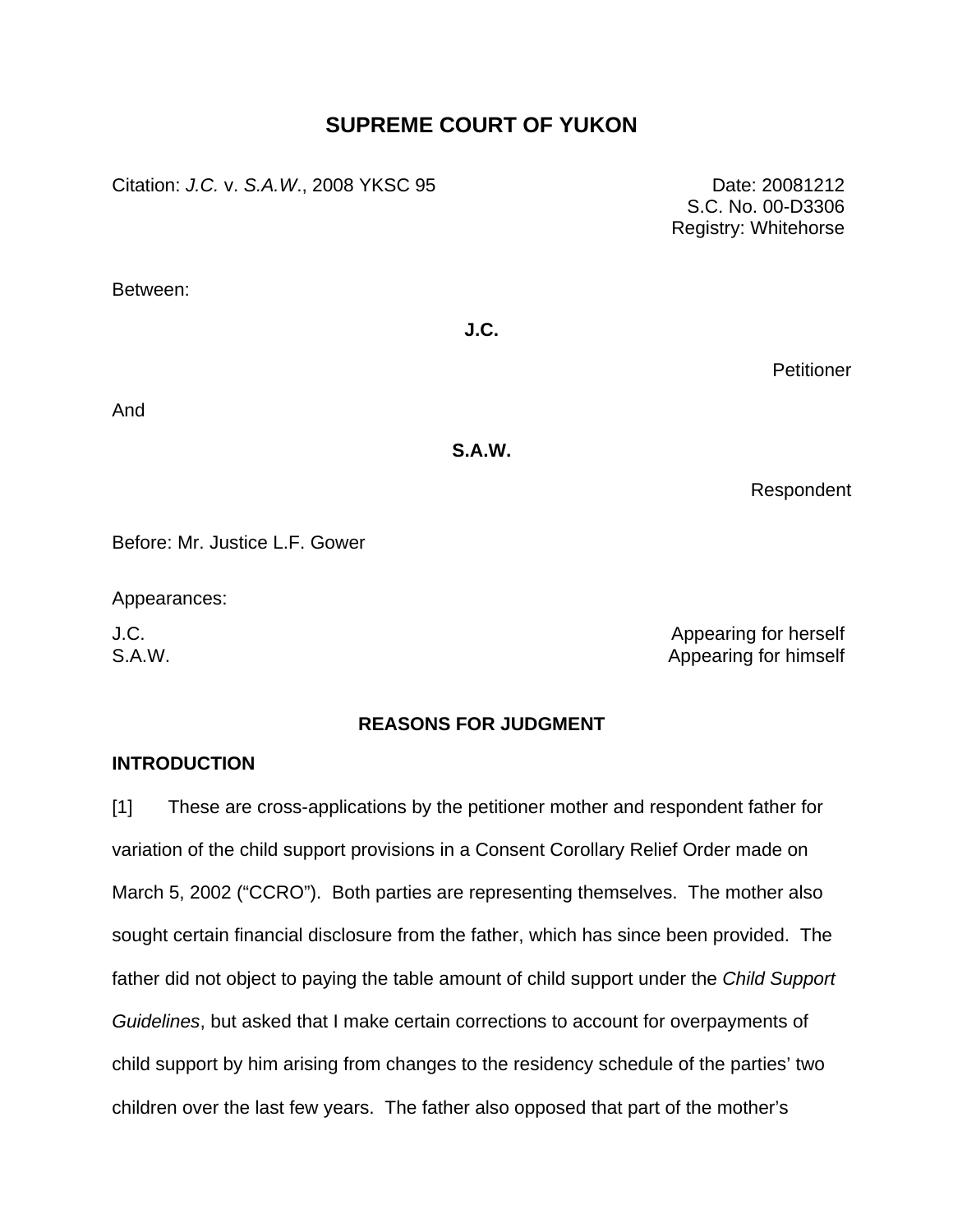application in which she seeks a proportionate payment by him for the children's special or extraordinary expenses under s. 7 of the *Guidelines*.

[2] The hearing took place on November 5 and 18, 2008. On November  $5<sup>th</sup>$ , I was able to work through the child support overpayment issue with the parties and obtained their agreement on the extent of the overpayment, which totalled a net amount of \$1,657.87. That was fully set-off against the amount of unpaid special or extraordinary expenses due from the father to the mother as at October 1, 2008, without prejudice to the father's right to defend against any future claim for such expenses. The father also agreed to pay child support of \$1,200 monthly for the two children, commencing June 1, 2008, based on his total gross income for 2007 of \$81,404. Finally, the parties agreed that I should order that the records of the Yukon Maintenance Enforcement Program be corrected to indicate that the amount owing by the father to the mother as arrears should be reduced to zero.

[3] The balance of the application was adjourned to November  $18<sup>th</sup>$ . On that date the parties approved the form of an order prepared by me to reflect the agreements reached on November 5<sup>th</sup>. That left the remaining dispute as the ongoing special or extraordinary expenses and whether the father should pay his proportionate share of those expenses. During the adjournment, I directed the father to provide further detailed financial information, as he was claiming that, because of his debt load and the increased table amount of child support payable under the order of November 18, 2008, he could no longer afford to pay his share of the children's s. 7 expenses. The father's response to my direction was his affidavit #9, which he filed on November 14, 2008. Unfortunately, this affidavit was not actually received by the mother until just before the hearing on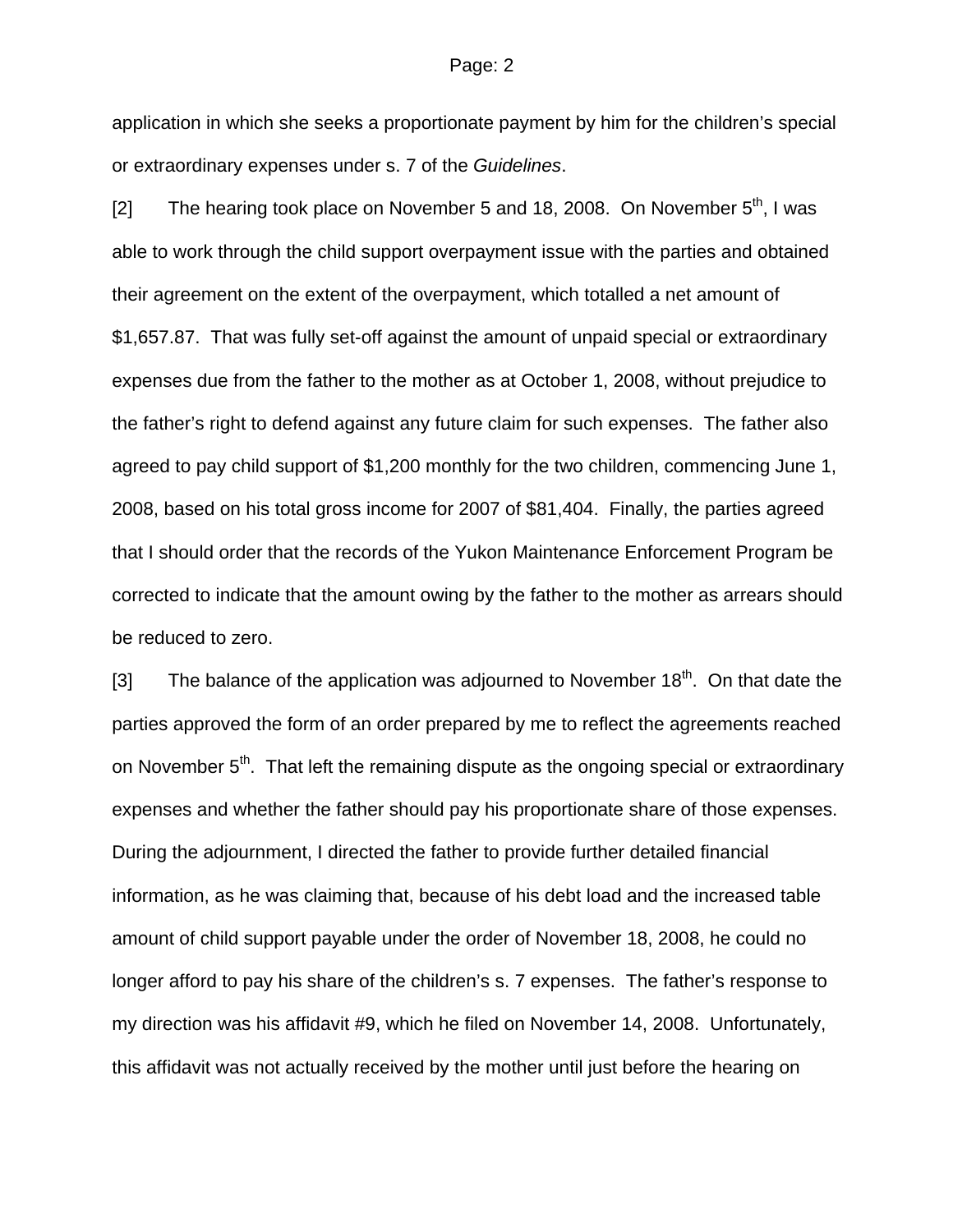November 18<sup>th</sup>, as she was out of Whitehorse over the intervening weekend.

Accordingly, I allowed the mother an opportunity to file a further affidavit after the close of the hearing, containing as much information as possible about the claimed s. 7 expenses. The mother did so in her affidavit #11.

[4] Surprisingly, the father responded yet again by filing a further document on December 5, 2008, entitled "Respondent's Response to Petitioners Affidavit #11". This is an unsworn document and it was filed without the permission of the Court. Therefore, I give no weight to it, although I will refer to some of the language used by the father in the document at the end of these reasons.

### **BACKGROUND**

[5] This case is an unfortunate example of the kinds of ongoing litigious battles that can occur between couples following a breakdown of their relationship, especially where children and money are involved.

[6] The parties were married in 1993 and separated in October 2000. There are two female children of the marriage, N., born December 12, 1994, and K., born February 27, 1997. Therefore, N. has just turned 14 and K. is now 11. The parties made a written Separation Agreement in May 2001 and the CCRO was consented to in March 2002, effectively reflecting the terms of the Separation Agreement. The parties have joint custody of the children. Initially the primary residence of the children was to be with the mother, with the father having access each weekend and on Wednesday evenings. In November 2004, I allowed an application by the father to vary the CCRO in order to allow the children to live equal amounts of time with each parent. By then, the father had remarried to L.M.-W., and the couple had adopted a young child from overseas. The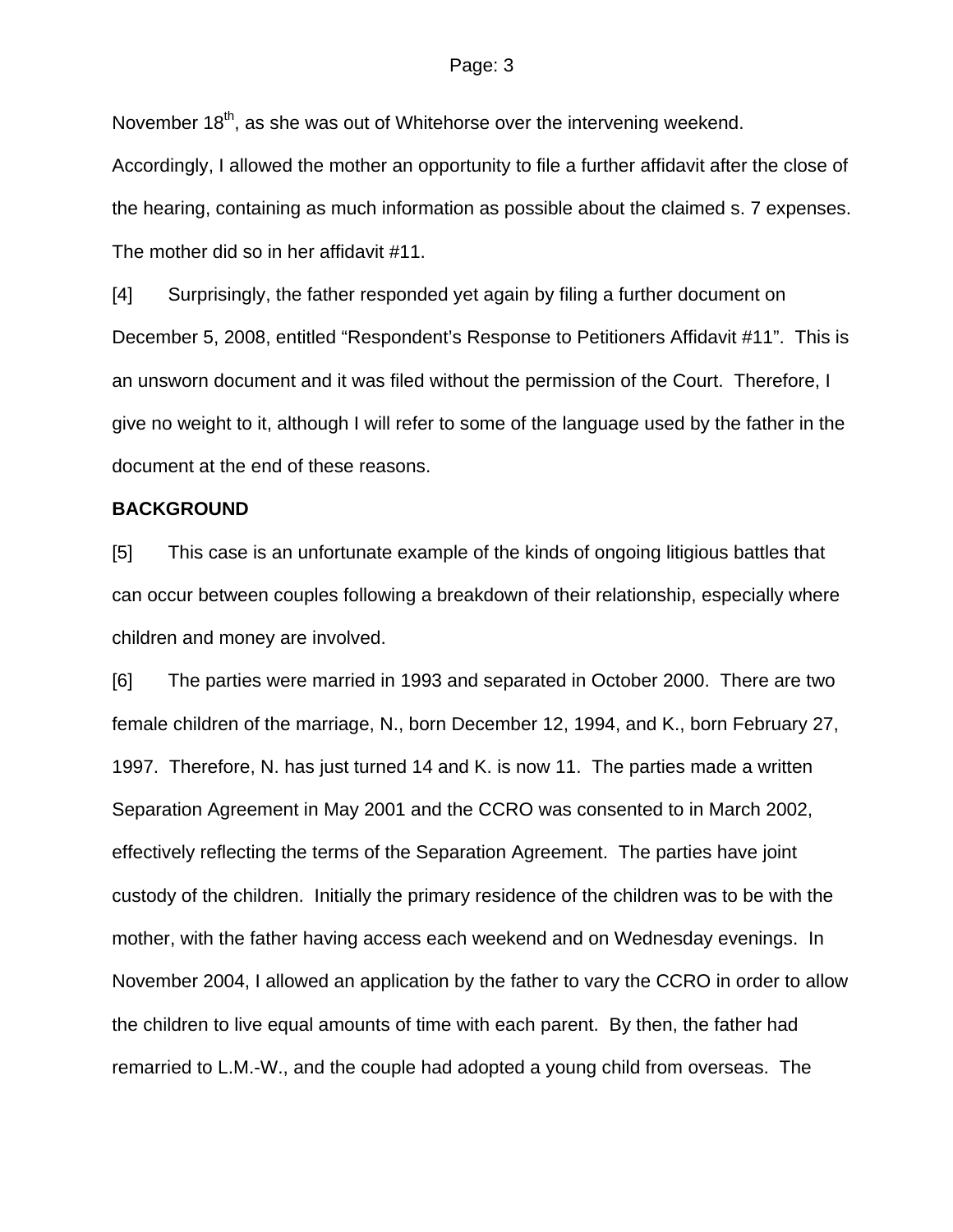father had then indicated that he would continue to pay the existing child support to the mother for a one year period, however he also suggested that he may be reconsidering that position, given his new family's circumstances. Given the lack of clarity on that point, I made no order varying the child support provisions in the CCRO at that time.

[7] In January 2008, the mother applied for a further variation of the CCRO, seeking a change in the schedule of shared residence of the children, who were represented by a child advocate and had been interviewed by a family therapist. The children were then 13 and almost 11. In very general terms, they had indicated to both the family therapist and the child advocate that they wished to spend a greater amount of time with the mother. I allowed the mother's application, which resulted in the children residing with the mother approximately 68% of the time and with the father about 32% of the time, in every four week cycle. It is that change in circumstances which has prompted these cross-applications.

### **THE LAW**

[8] Section 7 of the *Child Support Guidelines* was amended on May 1, 2006 to add subsection 1.1, which provides the definition of "extraordinary expenses". For the benefit of the parties, I will set out the entire section:

> "(1) In a child support order the court may, on either spouse's request, provide for an amount to cover all or any portion of the following expenses, which expenses may be estimated, taking into account the necessity of the expense in relation to the child's best interests and the reasonableness of the expense in relation to the means of the spouses and those of the child and to the family's spending pattern prior to the separation:

(a) child care expenses incurred as a result of the custodial parent's employment, illness, disability or education or training for employment;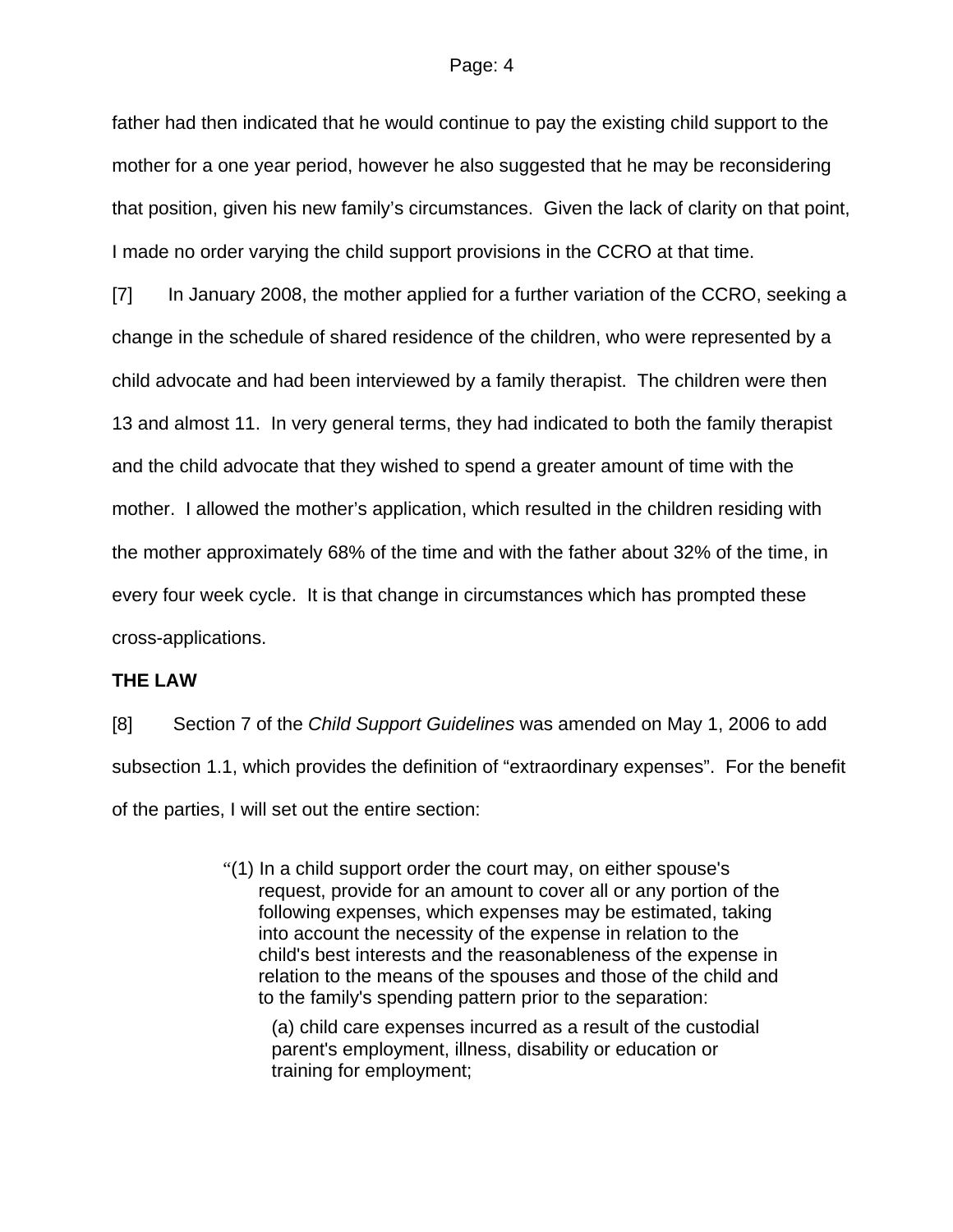(b) that portion of the medical and dental insurance premiums attributable to the child;

(c) health-related expenses that exceed insurance reimbursement by at least \$100 annually, including orthodontic treatment, professional counselling provided by a psychologist, social worker, psychiatrist or any other person, physiotherapy, occupational therapy, speech therapy and prescription drugs, hearing aids, glasses and contact lenses;

(d) extraordinary expenses for primary or secondary school education or for any other educational programs that meet the child's particular needs;

- (e) expenses for post-secondary education; and
- (f) extraordinary expenses for extracurricular activities.
- (1.1) For the purposes of paragraphs (1)(d) and (f), the term "extraordinary expenses" means

(a) expenses that exceed those that the spouse requesting an amount for the extraordinary expenses can reasonably cover, taking into account that spouse's income and the amount that the spouse would receive under the applicable table or, where the court has determined that the table amount is inappropriate, the amount that the court has otherwise determined is appropriate; or

(b) where paragraph (a) is not applicable, expenses that the court considers are extraordinary taking into account

- (i) the amount of the expense in relation to the income of the spouse requesting the amount, including the amount that the spouse would receive under the applicable table or, where the court has determined that the table amount is inappropriate, the amount that the court has otherwise determined is appropriate,
- (ii) the nature and number of the educational programs and extracurricular activities,
- (iii) any special needs and talents of the child or children,
- (iv) the overall cost of the programs and activities, and
- (v) any other similar factor that the court considers relevant.
- (2) The guiding principle in determining the amount of an expense referred to in subsection (1) is that the expense is shared by the spouses in proportion to their respective incomes after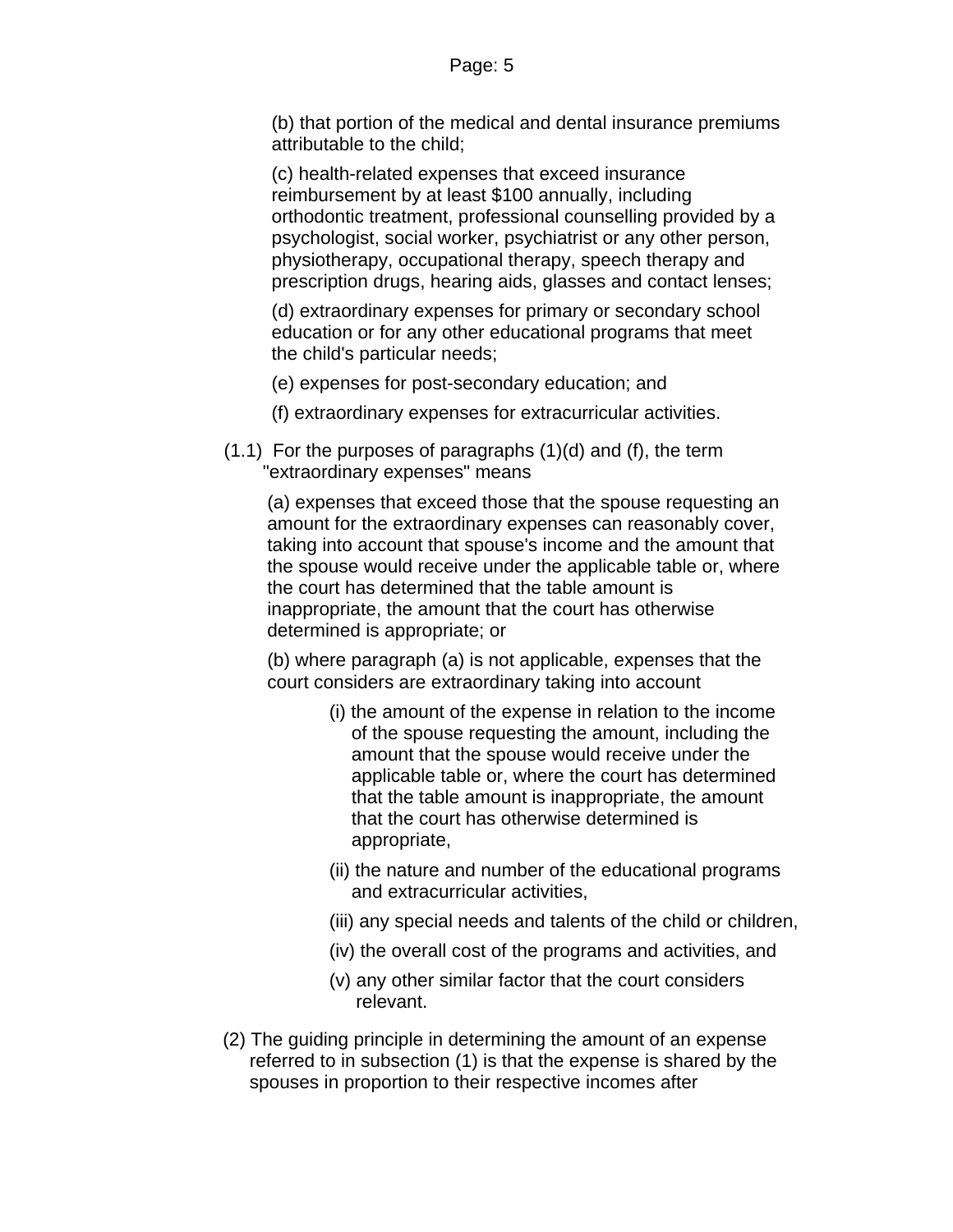deducting from the expense, the contribution, if any, from the child.

- (3) Subject to subsection (4), in determining the amount of an expense referred to in subsection (1), the court must take into account any subsidies, benefits or income tax deductions or credits relating to the expense, and any eligibility to claim a subsidy, benefit or income tax deduction or credit relating to the expense.
- (4) In determining the amount of an expense referred to in subsection (1), the court shall not take into account any universal child care benefit or any eligibility to claim that benefit."

[9] According to the commentary in J. MacDonald and A. Wilton, *Child Support Guidelines Law and Practice*, 2<sup>nd</sup>ed. looseleaf (Toronto: Thomson, Carswell, 2004), at p. 7-4 and following, these expenses are special or extraordinary in the sense that they are in addition to the table or basic amount of child support under the *Guidelines*. The jurisdiction to include special or extraordinary expenses in a child support order is discretionary. The expenses are described in specific terms in an exhaustive list of categories. Only an expense which comes within one of the categories is considered special or extraordinary. There is no "catch-all" category. The actual amounts of the expenses should be used in the calculations, but where that is not possible or convenient, the expenses may be estimated. Once an expense has been determined as being either special or extraordinary, the court is then required to assess the contribution, if any, that the payor parent should make towards the payment of those expenses. This assessment is in the discretion of the court, taking into account:

- the necessity of the expense in relation to the child's best interests; and
- the reasonableness of the expense in relation to: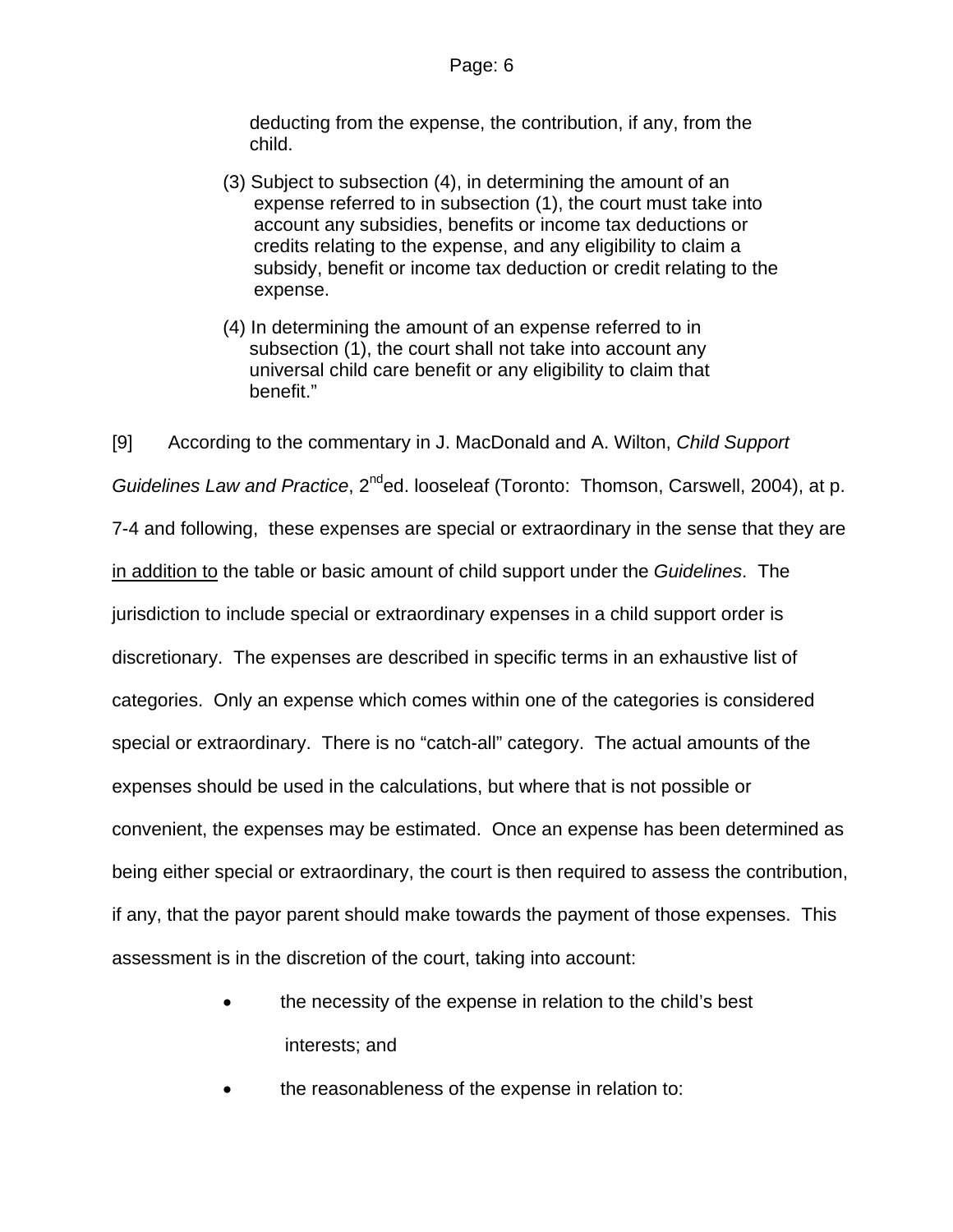the means of the parents and those of the child; and

the family's spending patterns prior to the separation.

[10] The expenses in s. 7(1)(a) to (f) of the *Guidelines* are a mix of both special and extraordinary expenses, with the latter being singled out in paras. (d) and (f). Therefore, the expenses in paras. (a), (b), (c) and (e) are all "special" expenses that relate to daycare, medical and dental insurance premiums, certain kinds of health-related expenses, and the costs of post-secondary education. Because the sub-section refers to expenses for educational programs and extracurricular activities as "extraordinary", the implication is that "ordinary" expenses for these programs and activities are not included in s. 7 for extra payment. The difficulty is in deciding which of these programs and activities are over and above the ordinary, and therefore fall within the class of "extraordinary" expenses.

[11] Prior to the enactment of s. 7(1.1), courts applied either a subjective or an objective approach in interpreting "extraordinary". In the subjective approach, the expense was determined to be extraordinary, or not, by considering the financial circumstances of the particular family in question. With the objective approach, courts would consider whether the expense was disproportionately high in relation to an assumed general standard for all families at the particular level of the payor's income. In *McLaughlin* v. *McLaughlin* (1998), 167 D.L.R. (4<sup>th</sup>) 39, the British Columbia Court of Appeal came down firmly in favour of the subjective approach. The difference between the two approaches, according to *McLaughlin*, is that the subjective approach "takes into consideration the joint incomes of the parties", whereas the objective approach does not.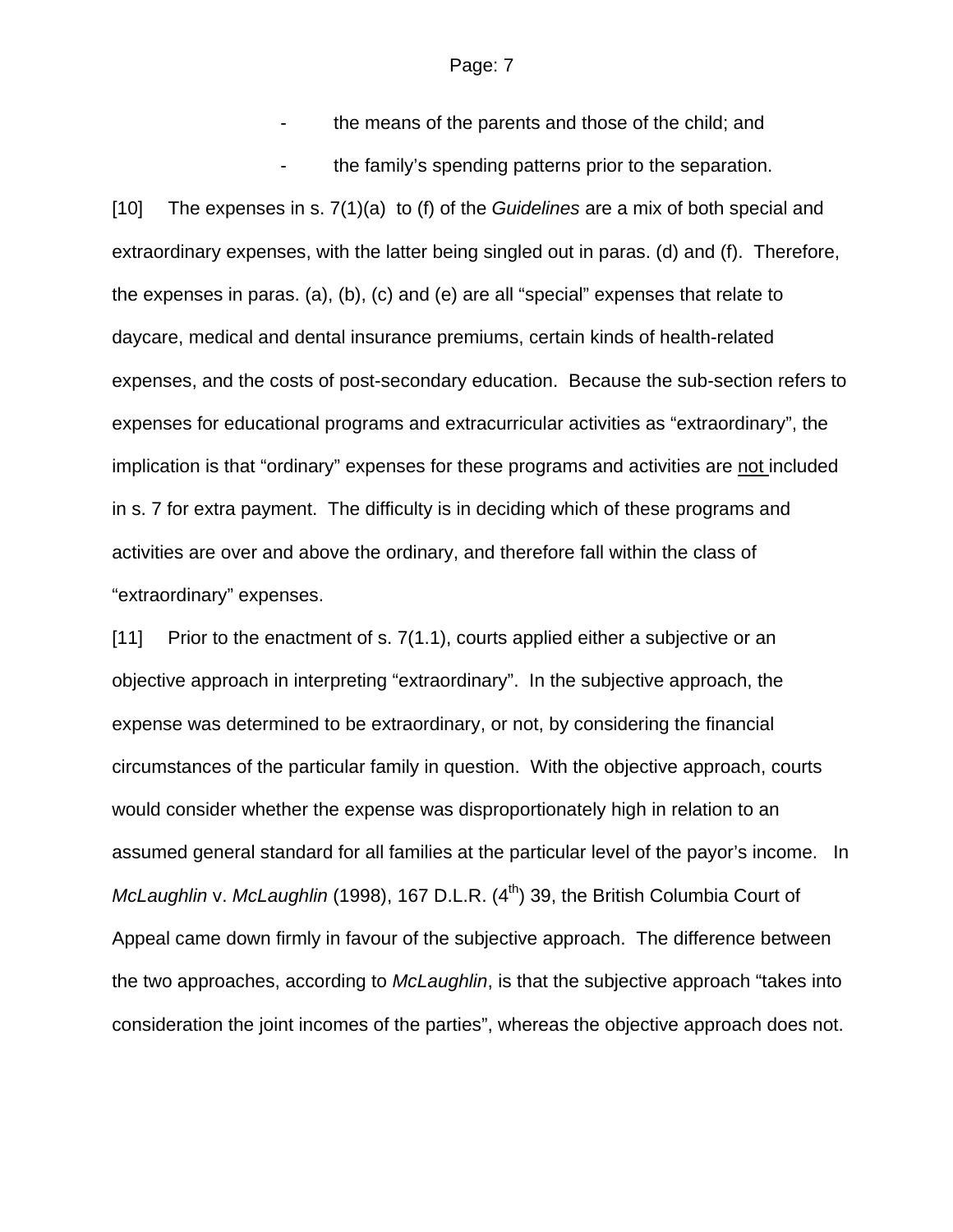[12] Section 7(1.1) has codified the subjective approach. According to *Child Support* 

*Guidelines and Practice*, 2<sup>nd</sup>ed., cited above, at p. 7-7, the Federal Department of Justice

provides the following explanation for the amendment to s. 7(1.1):

"The definition has been added to clarify the meaning of 'extraordinary expenses,' which various courts across the country have interpreted differently.

Under this amendment, and expense is considered extraordinary if it is higher than the parent requesting the amount can reasonably cover. The requesting parent's income, as well as any child support the requesting parent would receive, is considered to determine if the expense is extraordinary.

Or, if the requesting parent can reasonably cover the expense, the expense may still be considered extraordinary when taking into account:

- the income of the parent requesting the amount (including the child support amount);
- the nature and number of the educational programs and extracurricular activities;
- the overall costs of the programs and activities; and any other similar factor this is relevant."

[13] A request for extraordinary expenses involves the application of both ss. 7(1) and

7(1.1), but in reverse order. First, the court must decide whether the request fits the

definition an extraordinary expense in s. 7(1.1). If it does, then the court goes on to look

at the necessity and reasonableness of the expense as required by s. 7(1).

[14] According to *Bland* v. *Bland*, 1999 ABQB 236, the court should consider the

following in determining the "reasonableness" of a s. 7 expense:

- the combined income of the parties;
- the fact that two households must be maintained;
- the extent of the expense in relation to the parties' combined level of income;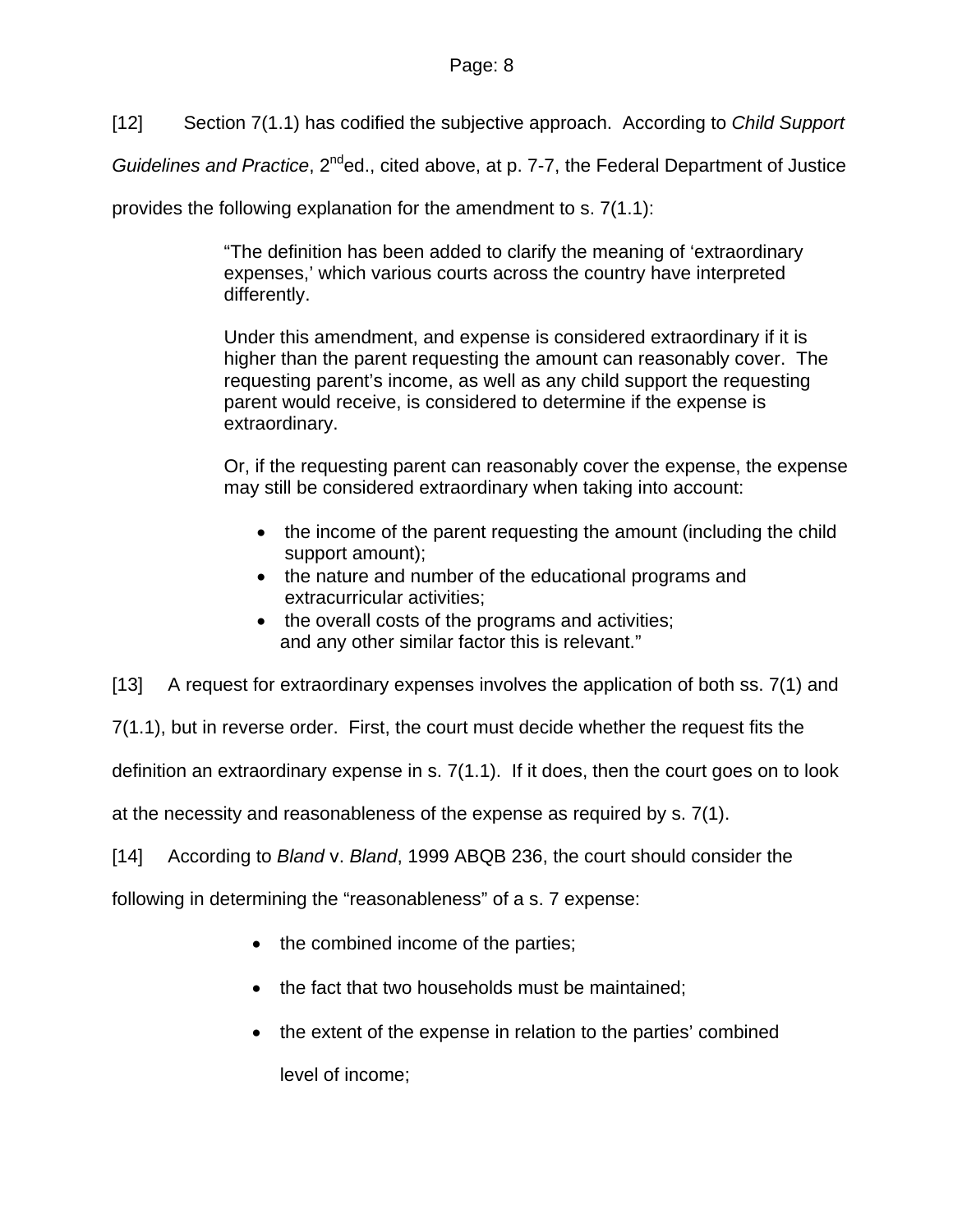- the debt position of the parties;
- any prospects for a decline or increase in the parties means in the near future; and
- whether the non-custodial parent was consulted regarding the expenditure, prior to the expense being incurred.

See also: *Holeman* v. *Holeman*, 2006 MBQB 278; and *Raftus* v. *Raftus*, (1998) 159 D.L.R.  $(4^{th})$  264.

[15] A number of other cases have also accepted that, in considering the "means" of each of the parents, courts should look at all of the parent's pecuniary resources, including capital assets and the income of a parent's new partner: *Earles* v. *Earles*, 2006 BCSC 221; *Raftus v. Raftus*, cited above; *Cornelius v. Andres*, (1998) 170 D.L.R. (4<sup>th</sup>) 254; *Simpson* v. *Trowsdale* 2007 PESCTD 3; *K(D.J.)* v. *K(C.J.),* 2006 BCPC 326; and *Baum* v. *Baum*, 2000 BCSC 1835. A new spouse's income is not considered in calculating the proportionate amount of each parent's contribution, but it is considered in the context of the necessity and reasonableness of the expense in relation to the means of the parents to afford that expense.

[16] Before moving on to consideration of the particular facts on these crossapplications in the context of the above law, I would simply note that one case from Ontario, *Bertram* v. *Murdock* 2006 ONCJ 69, held that there is no ability to vary, adjust or avoid the obligation to contribute to a parent's proportionate share of the s. 7 expenses on the basis that it would cause undue hardship. On the other hand, it would seem to me to fall within the discretion given to the court under s. 7 to consider whether requiring a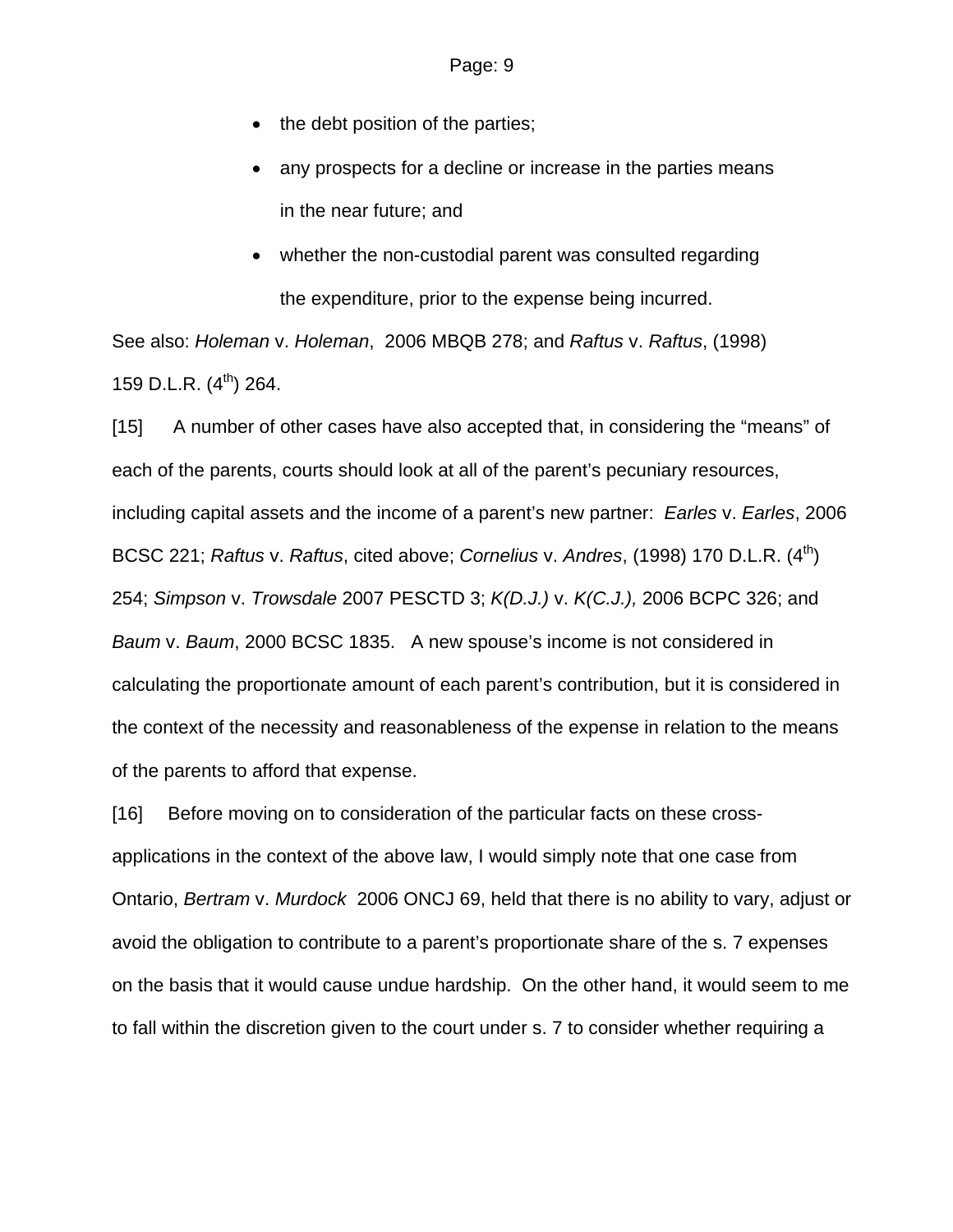parent to pay would be beyond that parent's ability to pay, taking into account that

parent's total household income, debts, capital assets and other financial circumstances.

# **APPLICATION OF THE FACTS TO THE LAW**

# *The father's financial circumstances*

[17] The father made it clear on a number of occasions during this hearing that he is

not claiming undue hardship under s. 10 of the *Child Support Guidelines*. As I

understand his submissions, one of his reasons for not proceeding with that route is that

he does not wish to bring into this litigation the income of his wife, L. M.-W. However, the

case law I have just cited indicates that I am to take the father's total household income

into account, which of course would include L.M.-W.'s income.

[18] Unfortunately, there is little evidence before me about the income of L.M.-W. In

his affidavit #2, filed November 2, 2004, the father attached as an exhibit an "Adoption

Homestudy" report respecting the proposed adoption of a female child from China. That

report dealt with briefly the couple's financial circumstances as follows:

"L. and S. [the father] have their own bank accounts but share household expenses. Both state that they believe that credit is necessary for larger purchases such as a house. They both have a credit card but never carry a balance on it, and are good money managers. L. attributes this to her upbringing.

Both log homes [on the couple's property] are mortgage free. L. owns a house in the Riverdale area that is currently for sale and some farmland in Saskatchewan. They own two vehicles, one being a 1997 Honda Civic and the other is a 1990 Nissan Pathfinder. L. and S. are employed at full time jobs and earn a combined annual salary of approximately \$130,000. They do not feel that adopting a child from another country will place any financial hardship on them, and have ready access to the funds when needed."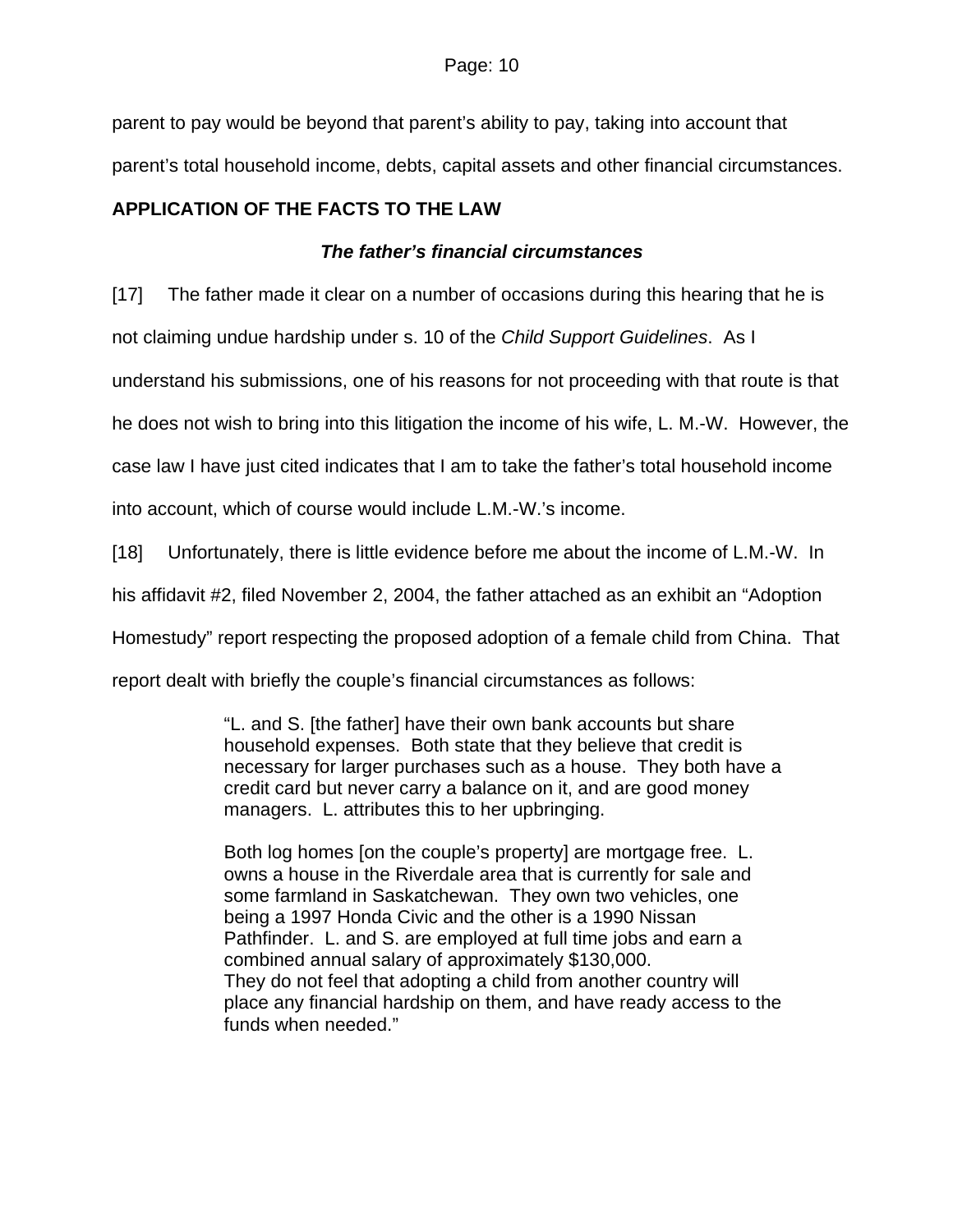[19] It appears that report was prepared in May 2003. At that time, the father was earning a gross income of \$68,239. He was also receiving rental income, which I understand was in the neighbourhood of \$500 a month, or about \$6,000 annually. Therefore, if the couple's total income was \$130,000, and the combination of the father's income and the rental income was \$74,239, then L. M.-W. would have been earning about \$55,761 in that year. Alternatively, if I interpret the Adoption Homestudy literally, and the "combined annual salary" of the father and L.M.-W. was \$130,000, leaving aside the couple's rental income, then the mother's income would have been \$61,761. However, I will assume that the \$130,000 figure was intended to reflect the couple's total household income, including the rental income.

[20] Prior to the preparation of the Adoption Homestudy, L.M.-W. had been in the continuous employment of Yukon Government for ten years. The father is also employed by the Yukon Government. His current gross annual income from that employment of \$78,704 indicates an increase from 2003 to 2007 of approximately 15%. Assuming the L.M.-W.'s income increased by about the same amount, and assuming she is still employed by the Yukon Government (there is no evidence to the contrary), she would presently be earning in the vicinity of \$64,000 gross, annually. That would put the combined salaries of the father and L.M.-W. at approximately \$142,800. Adding to that the annual rental income of about \$6,000, would result in a grand total of about \$148,800 per year.

[21] The mother's gross annual income for 2007 was \$52,067.06.

[22] In addition, the father owns property in Whitehorse, on which there are two log houses, one in which the father and his family reside, and the other which is rented out.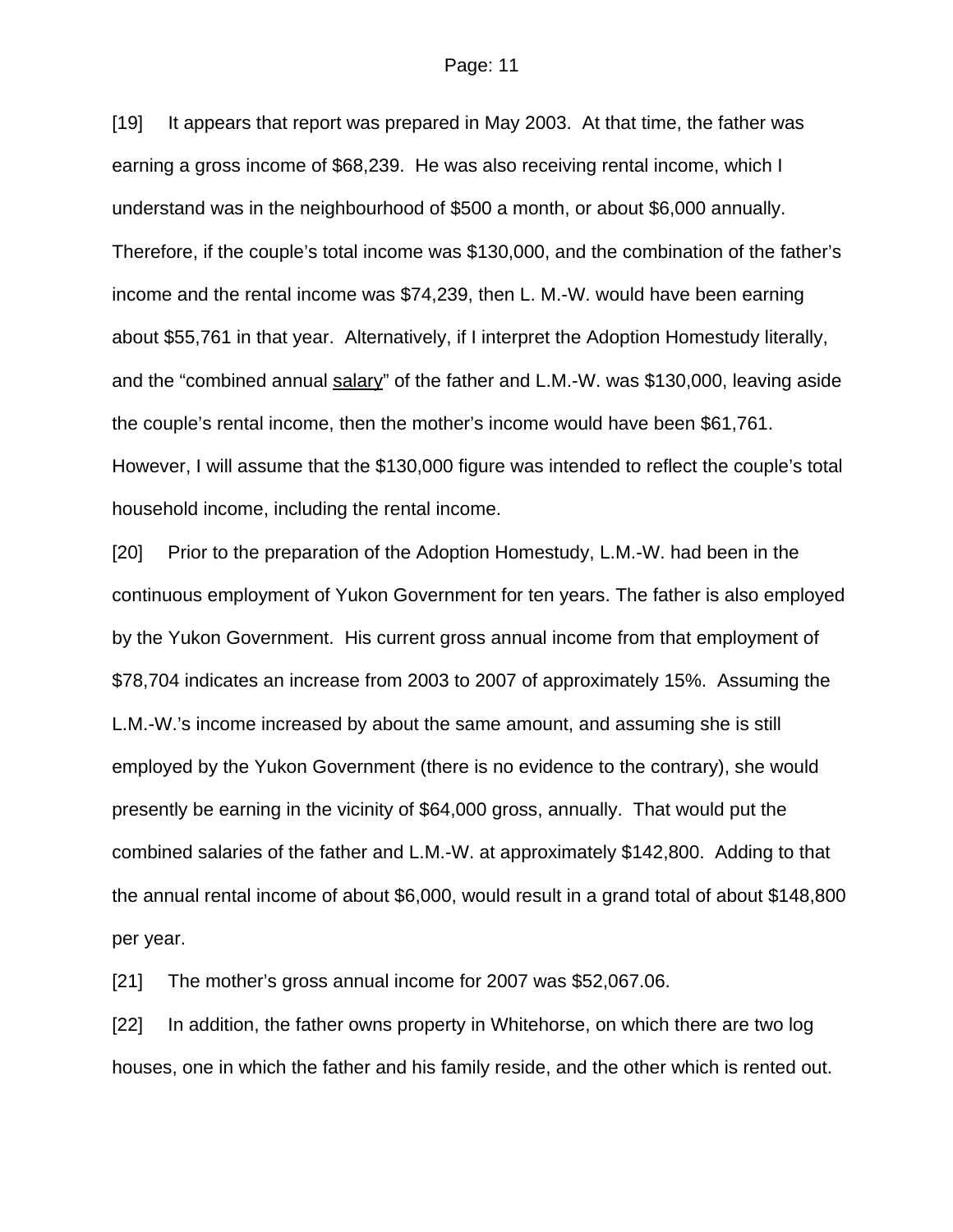Although I am not aware of any recent evidence on the value of this property, the Separation Agreement indicated that it had an appraised value of \$66,000 as of January 2001, subject to a payment of \$5,100 to the Yukon Government to acquire title to the land. I have no evidence whether that payment was made. Regardless, it would be reasonable to assume the value of the property has increased substantially since then, as real estate prices have done generally in the City of Whitehorse over the last seven or eight years. Furthermore, the property and the houses are mortgage free.

[23] I also note that as of May 2003, when the Adoption Homestudy was prepared, L.M.-W. owned a house in the Riverdale area of Whitehorse, which was said to be "currently for sale" and some farm land in Saskatchewan. However, I am not aware of whether there were any arrangements as between the father and L.M.-W. about whether these properties, or the proceeds of the sale of either of these properties, would come within the definition of "family assets" in the context of the *Family Property and Support Act*, R.S.Y. 2002, c. 83. If L.M.-W. had some sort of prenuptial arrangement with the father (they were married in April 2003) in order to keep those properties in her name, then it may be inappropriate to take their value into account in an analysis under s. 7 of the *Child Support Guidelines.*

[24] In his affidavit #9, the father purported to provide further detailed evidence of the amount of his debt. However, I agree with the mother that this evidence is piecemeal, incomplete, and unsatisfactory. For example, the father claims a total amount of debt incurred from the divorce of \$70,616.18; however, he only provides particulars relating to \$55,195 worth of the total debt. He states that the "other portions of the debt were incurred by adding an indoor toilet to the house, adding a small addition to the house and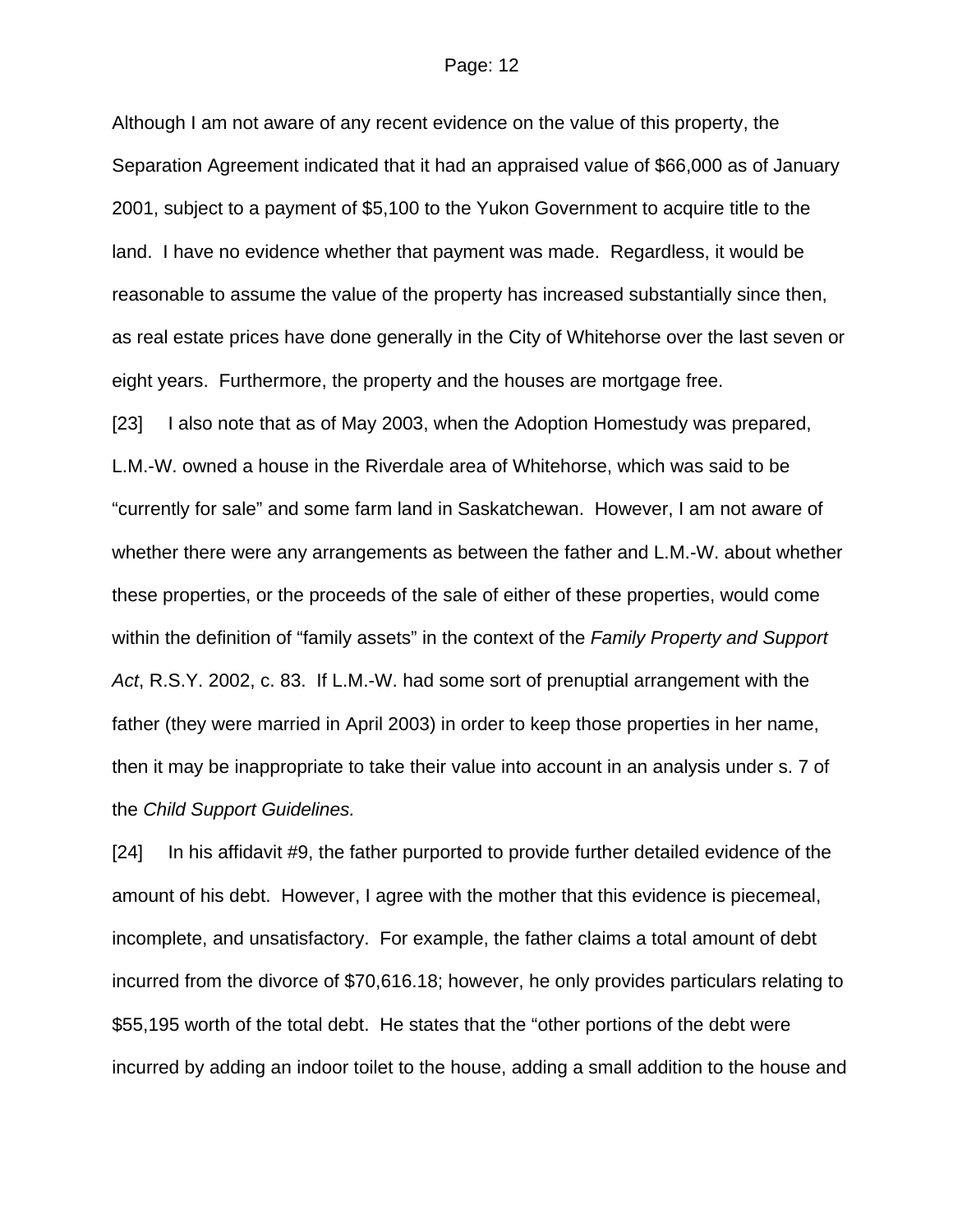building a cabin." Why he would relate that portion of the debt to the divorce is beyond me. Once again, I agree with the mother that any expenses or debt incurred by the father to improve the value of his own property cannot be considered as a loss, since the improvements have likely increased the value of the property.

[25] Further, the particulars provided by the father for that portion of the debt totalling \$55,195 are vague, unsubstantiated, and in some cases simply improper. The father claims a debt of \$28,000 for the approximate amount of "property purchase & payout at divorce". I am unsure what this means. If the father is referring to money that he paid to the mother as a result of their division of matrimonial property under the Separation Agreement, in which he also agreed to pay monthly child support for the children as well as his proportionate share of the children's special or extraordinary expenses under s. 7 of the *Guidelines*, then it would seem unfair and illogical for the father to now claim that the amounts he agreed to pay to the mother to settle their property division should be used as an excuse for avoiding his child support obligations.

[26] The father also claims a debt of \$2,500 for "limited legal support during early portion of separation agreement negotiations", but has failed to provide any particulars of what he means in that regard or any supporting evidence. As such, it is simply an unsubstantiated claim which I cannot give any weight to.

[27] The father claims a debt of \$13,695 for "legal costs". Once again, it would seem unfair to allow the father to avoid his child support obligations because he incurred legal costs, when the mother also incurred similar costs in the earlier stages of this proceeding, when both parties were represented by counsel. Indeed, the mother estimates that her legal expenses have been in the neighbourhood of \$18,000.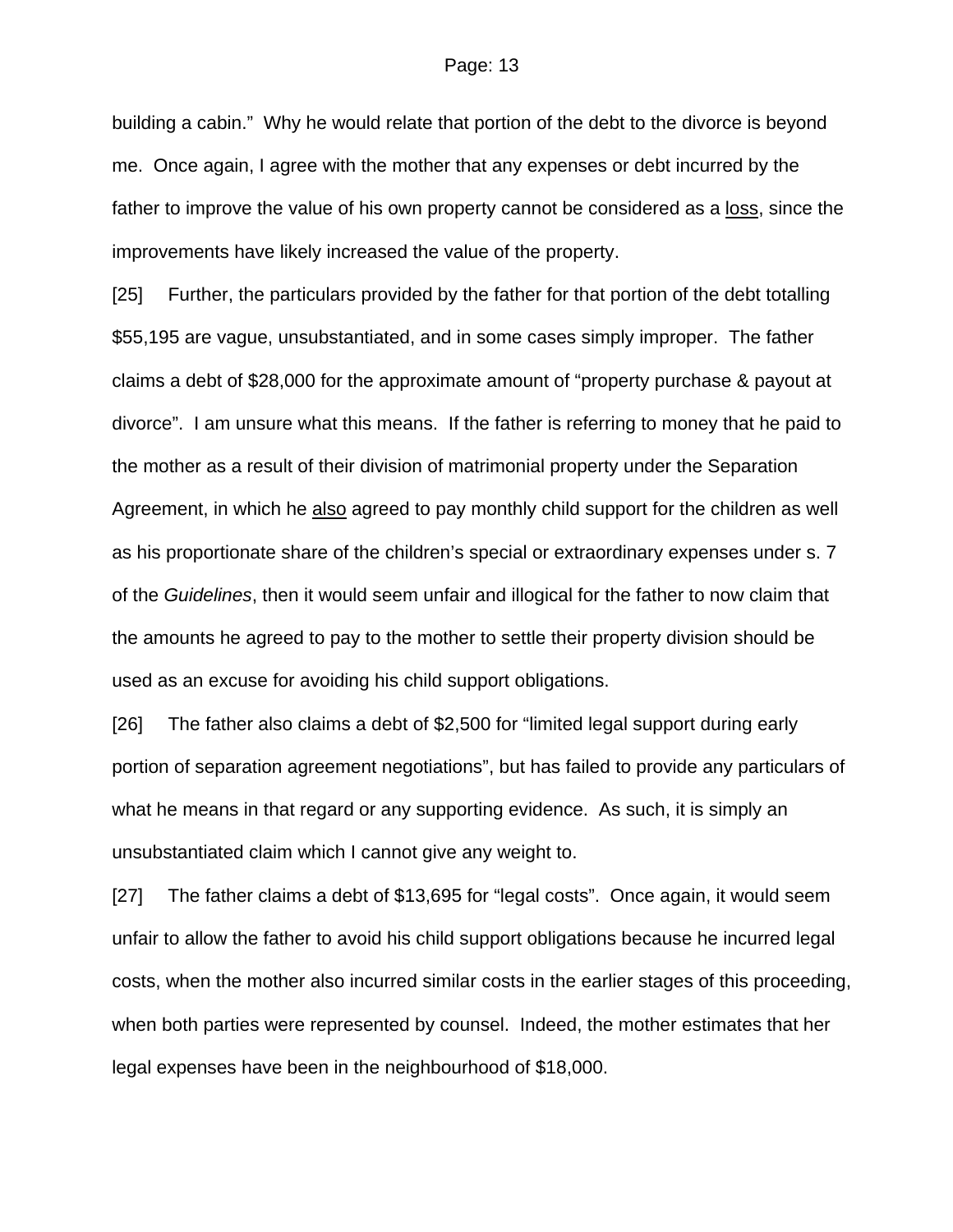[28] The father claims a debt of \$5,000 for "apartment rental due to breach of promise of rental support". He has provided no further explanation, support or other evidence to explain the nature of this claim. The mother has denied that any such obligation existed and relies on the comprehensive nature of the Settlement Agreement as evidence that it was intended to address all the support issues between the parties. In my view, that is a reasonable position.

[29] Finally, the father claims a debt of \$6,000 for "spousal support less rental income". Yet again, he has provided no further explanation or particulars in support of this claim. To the extent that he may be referring to his spousal support obligation under the Separation Agreement and the CCRO, which ceased as of June 1, 2005, it would once again be unfair and inappropriate to use a debt which he voluntarily agreed to pay as an excuse for diminishing the child support he also agreed to pay.

[30] In summary, although it may well be appropriate in theory to take into account all of the financial circumstances of the payor parent, including their debt obligations, the evidence of the father as to the extent and the reasons for his alleged debt is unsatisfactory and insufficient. Therefore, I can give no weight to it in exercising my discretion in determining the "reasonableness" of the special or extraordinary expenses at issue.

[31] The father claims that his retirement savings have been reduced in value by 18 or 19% due to the current downturn in the economy. He hopes to retire in six years. By then, his retirement funds may well have recovered their lost value and, even though that is speculative, the mother is subject to the same risks in that regard. Therefore, I can give the father no special treatment because of this circumstance.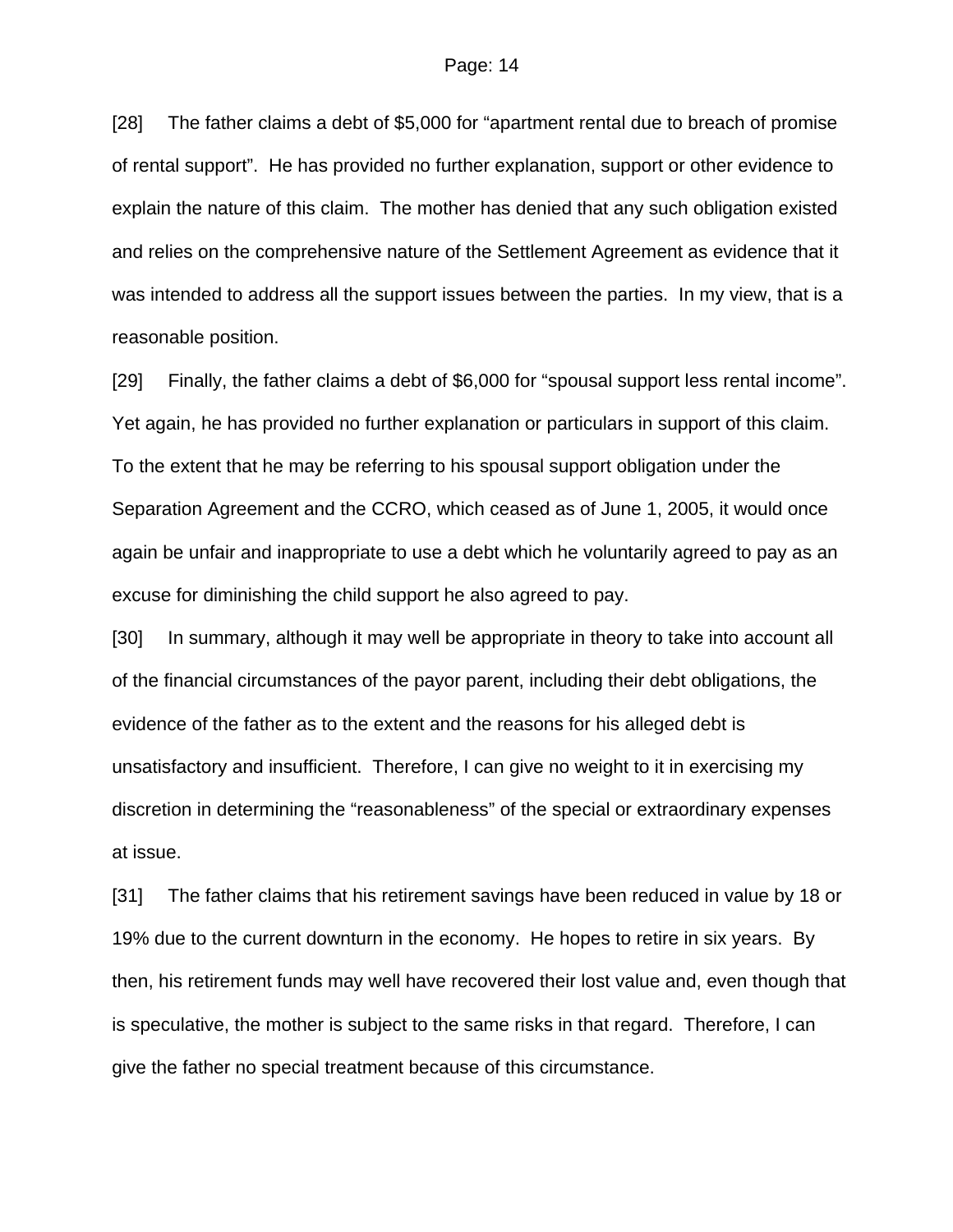### *The special or extraordinary expenses claimed by the mother*

[32] In her affidavit #11, the mother detailed the various expenses at issue. The first is an orthodontic expense of \$7,280 with respect to the child K. That is a "special" expense under s. 7(1)(c) of the *Guidelines*. Therefore, I do not need to consider the definition under s. 7(1.1), since that sub-section only refers to "extraordinary" expenses. Nevertheless, I must take into account the necessity of the expense in relation to the child's best interests and the reasonableness of the expense in relation to the means of the parents.

[33] In her affidavit, the mother has provided a copy of an "Orthodontic Payment Schedule" for K., confirming that the total fee for the proposed treatment is \$7,280. She deposed that the Schedule is from Dr. Anthony Strelzow, a well known Whitehorse orthodontist. I therefore have no difficulty concluding that the proposed treatment is in K.'s best interests. With respect to the reasonableness of the expense, I repeat that the father's gross annual income is \$81,404 and the mother's gross income is \$52,067. That would indicate that the father should pay a proportionate share of 61% of all special or extraordinary expenses and the mother should pay 39%. The Orthodontic Payment Schedule indicates that the total amount of \$7,280 may be paid by making an initial payment of \$2,420 when the treatment begins, plus eight quarterly payments of \$607.50 over a two year period. Accordingly, in the first year, the treatment will cost a total of \$4,850 and the second year will cost \$2,430. If the father were to make a proportionate contribution of 61%, in the first year he would pay \$2,958.50 and in the second year he would pay \$1,482.30. However, according to the mother's affidavit, the father has a Yukon Government employment dental plan, which will pay \$3,000 towards the cost of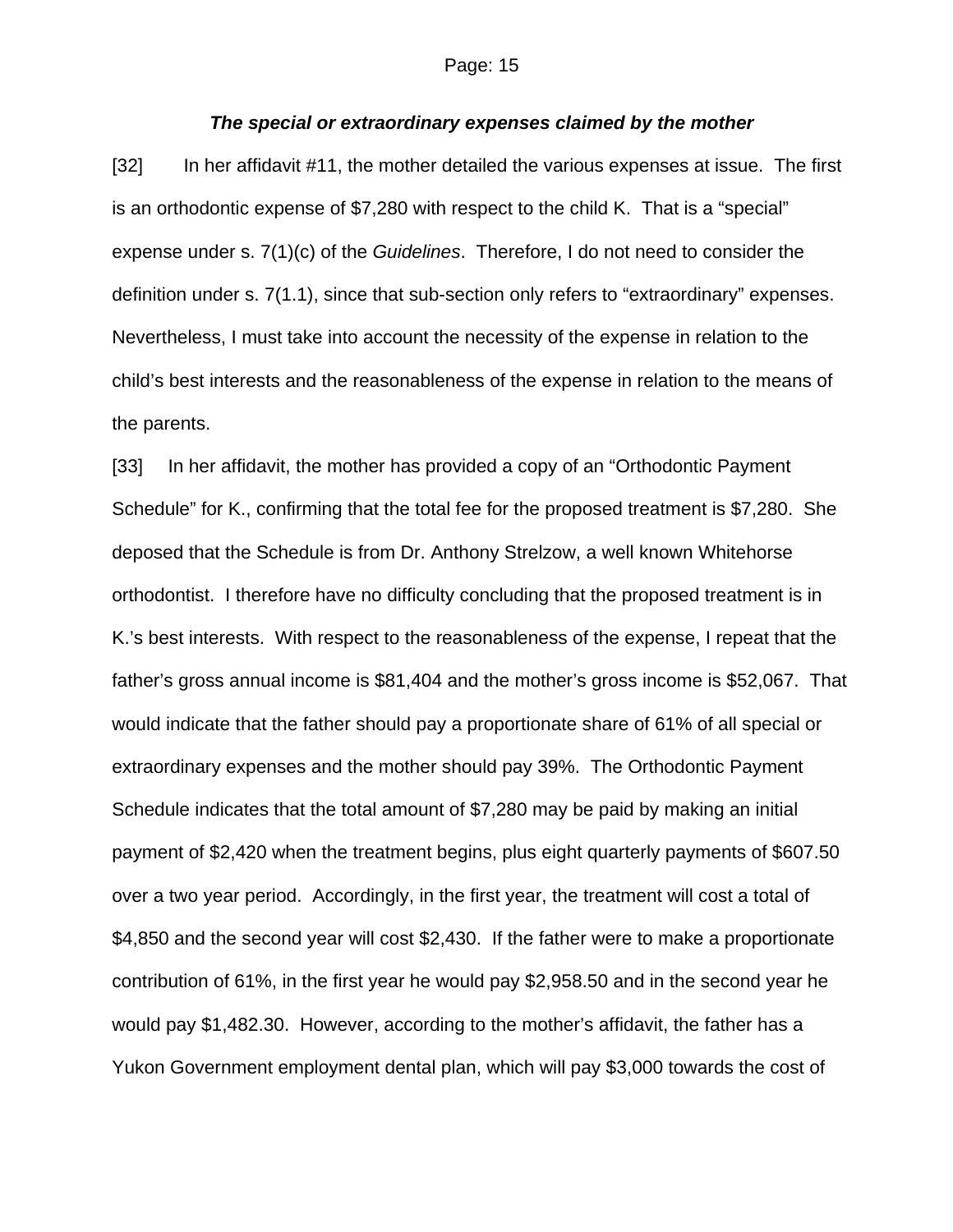these orthodontics. That would completely cover the father's contribution for the first year, with a small amount left over to credit towards the second year's payment, resulting in 12 monthly payments of about \$120 to satisfy his proportionate contribution towards this expense.

[34] According to the annotation of *MacKinnon* v. *MacKinnon*, (2005) 75 O.R. (3d) 175 (C.A.) in *Child Support Guidelines Law and Practice,* 2nd ed., cited above, s. 7 only requires that "special" expenses be necessary and reasonable. If they are, absent any other reason to order otherwise, the payor parent is required to share the expense proportionately with the other parent. In my view, the orthodontic treatment for K. is in her best interests and the father's proportionate share of the cost of such treatment, specifically \$120 monthly for one year, is reasonable in relation to his means.

[35] The annual extraordinary expenses claimed by the mother in her affidavit are as follows:

- "Blue Squad" cross-country skiing \$900
- "Green Squad" cross-country skiing \$150
- Ski passes  $x 2 $300$
- Swimming lifesaving course \$150
- Swimming fees for K. \$65
- Basketball "RTC" \$200
- Basketball "Steve Nash" \$70
- Ski boots x 2 pair \$500
- Skis  $x 2$  pair \$500
- Ski poles x 2 pair \$140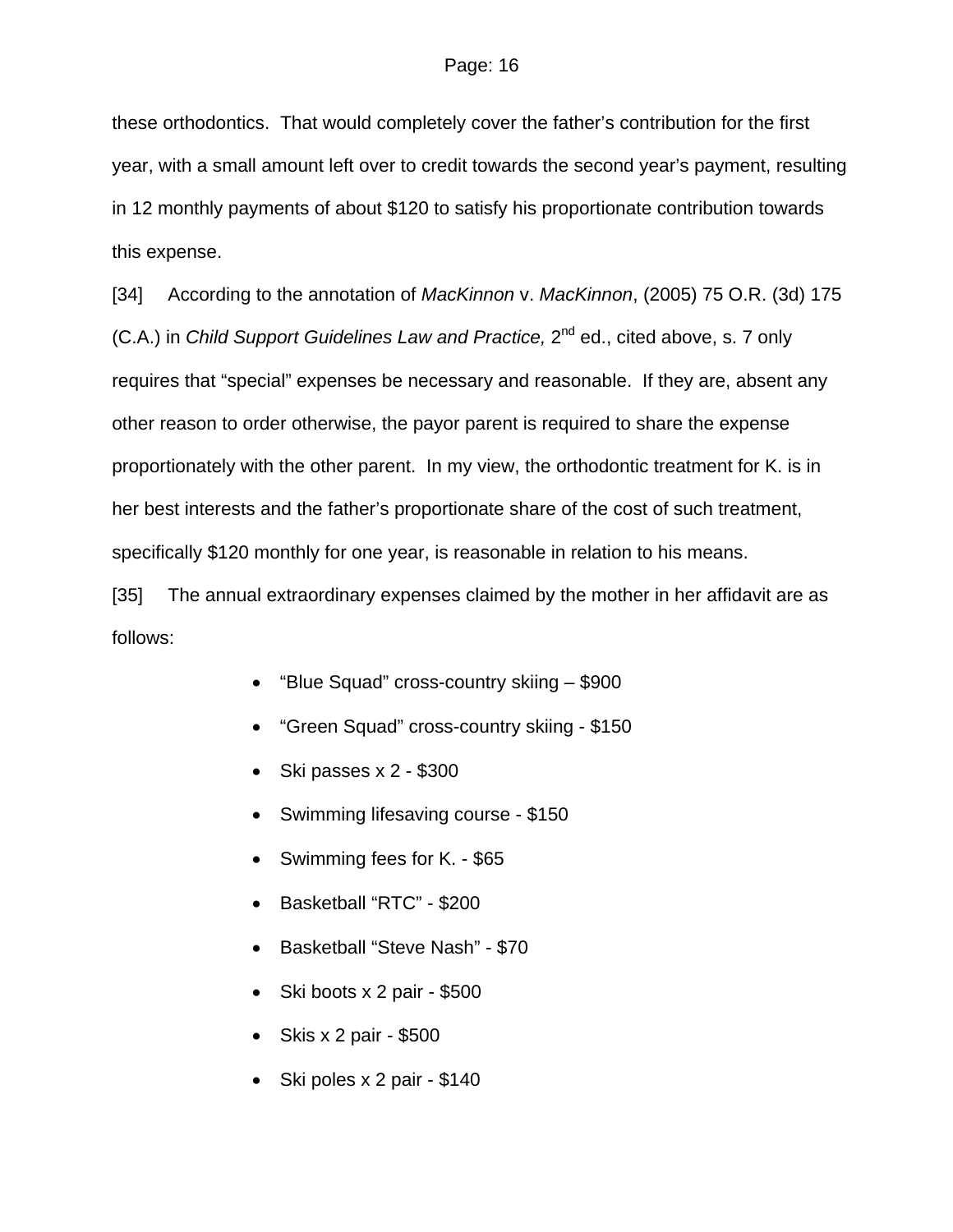- Swim suits  $x$  2 \$140
- Basketball shoes x 2 pair \$300
- Total: \$3,415.00

[36] Applying s. 7(1.1), the first question I must ask about these expenses is whether they are higher than the mother can reasonably cover, taking into account both her income and the table amount of child support she otherwise receives. The mother currently receives \$1,200 monthly for the two children, or \$14,400 annually, which when added to her gross annual income of \$52,067.06, results in a total of \$66,467.06. [37] These expenses total \$3,415 annually, or \$284.58 monthly. Unfortunately, I do not have a current financial statement from the mother, so it is difficult for me to determine whether she is capable of covering that monthly amount. According to the mother's 2006 Canada Revenue Agency Notice of Assessment, she was taxed at approximately a 10% rate. If she were taxed at approximately the same rate for 2007, her net income would be \$46,860.35. Adding to that the amount of child support she receives annually of \$14,400 would result in a total net income available for the children of \$61,260.35, or \$5,105.03 monthly. Thus, the \$284.58 per month for the remaining expenses claimed would amount to 5.6% of her net monthly income. Without further information from the mother as to her other monthly expenses, I assume for present purposes that she is capable of covering an average payment of \$284.58 per month for these proposed remaining expenses.

[38] However, that is not the end of the matter. Under s. 7 (1.1), even if the requesting parent can reasonably cover the proposed expenses, they may still be considered "extraordinary" when taking into account: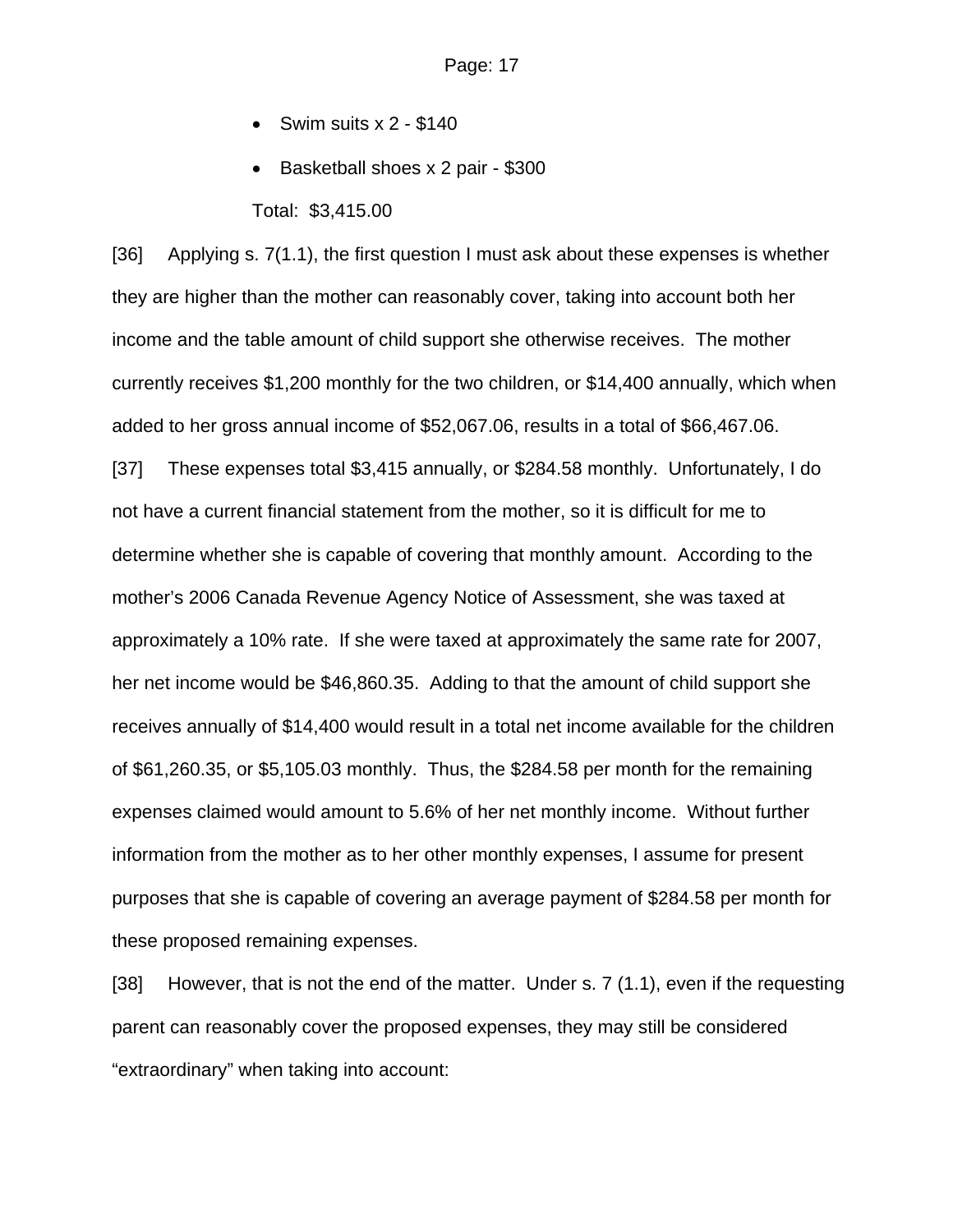- the amount of the expense in relation to the parent's income, including existing child support;
- the nature and number of the educational programs and extracurricular activities;
- any special needs and talents of the children;
- the overall cost of the programs and activities; and
- any other similar factor that is relevant.

[39] There seems to be no dispute between the parties that the children are good students and talented athletes, particularly in the sports of swimming, skiing and basketball. While I have not had the time to review the multiple affidavits filed by each of the parties over the last several years, my understanding from their submissions, which do not differ on this point, is that the girls are regularly members of advanced teams in all three sports, often qualifying for competitions at the territorial, national and even international (Alaska) levels, and periodically travel to these competitive events. There can be little doubt that these physical activities and sports contribute to the health and well-being of the children. Further, if they go on to post- secondary education, there are reasonable prospects of qualifying for sports-related scholarships. Therefore, I have no difficulty in concluding that the nature and number of these extracurricular activities are not unusual, given the special needs and talents of the children, and that the overall cost of these activities is not unreasonable.

[40] Having said that, the amount of these expenses in relation to the mother's net income, including current child support, is significant, although perhaps technically affordable. In my view, the expenses are beyond what a parent might ordinarily expect to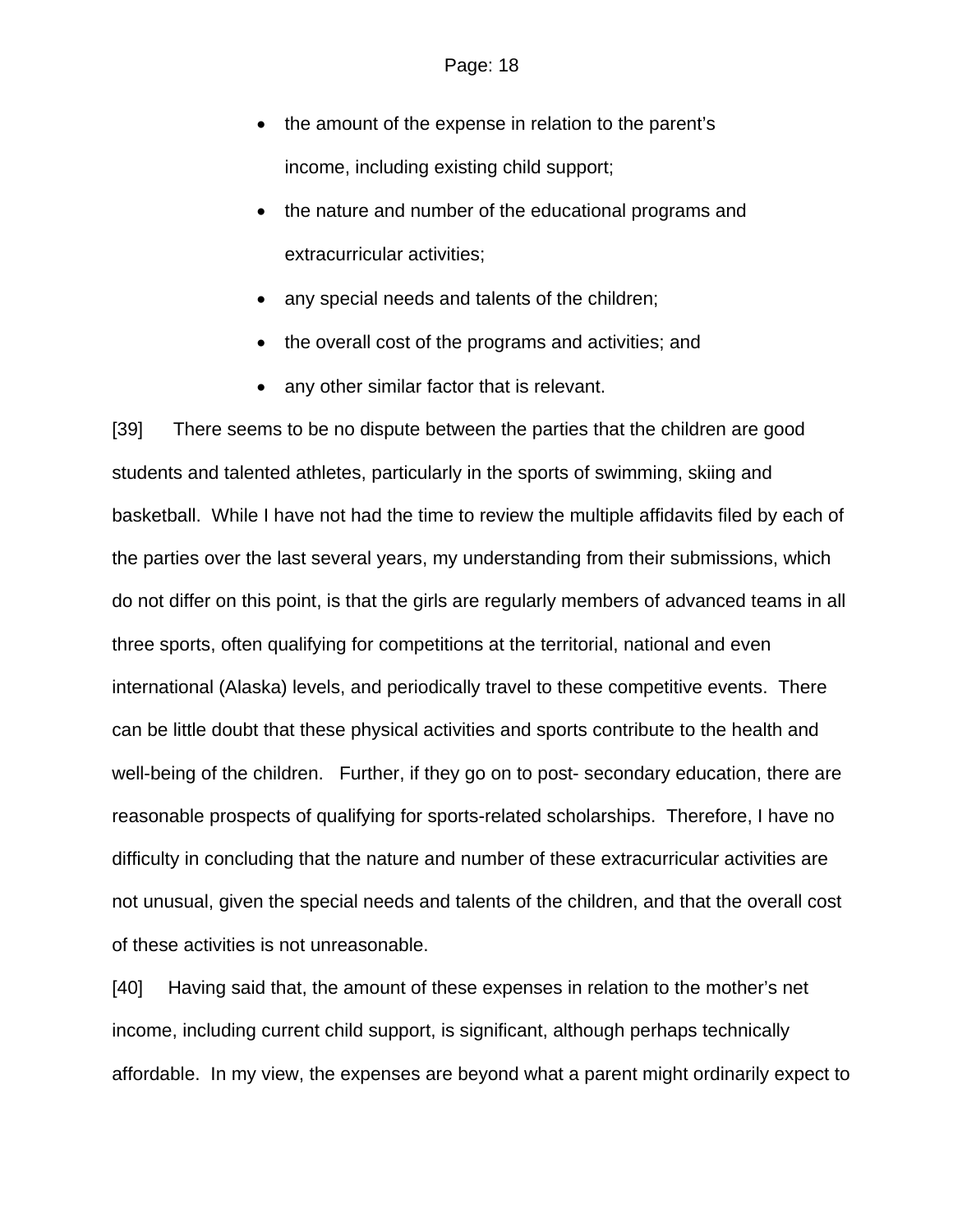pay for a child in their care. Looking at these factors globally, I am satisfied that all of the listed expenses qualify as "extraordinary" expenses under s. 7(1.1) of the *Guidelines*. [41] I must now go back to s. 7(1) to determine whether these expenses are necessary and reasonable in relation to the children's best interests and the means of the parents, as well as the parties' spending pattern prior to the separation. I have already concluded that the expenses are in the children's best interests, which is one reason for concluding that they are also necessary. As for the reasonableness of the expenses, I can now take into account not only the combined incomes of both parents, being \$133,471 gross annually, but also the father's overall financial circumstances, including his capital assets, his debts and his current spouse's income. I addressed this above and discounted the father's evidence with respect to his debt load, for the reasons stated.

[42] I acknowledge the father's argument that he is due to retire in about six years and plans to eliminate his claimed debt load over that time, in order that he may live comfortably on his remaining retirement savings and investments. The mother's argument on this point is that, even if the father was relieved of his obligation to pay special or extraordinary expenses, he would still be unable to retire the alleged amount of his debt within six years. According to my calculations, the father would have to pay \$120 per month for his proportionate share of K.'s orthodontic expenses for a one year period, totalling \$1,440. Further, if the father is ordered to pay his proportionate 61% share of the proposed extraordinary expenses, he will be paying \$173.60 monthly, or \$2,083.15 annually. Over six years, assuming no variations and assuming both children remain dependent for the full six years (which may not be the case), the father would pay \$12,498.90 for extraordinary expenses, plus \$1,440 for orthodontic expenses, for a total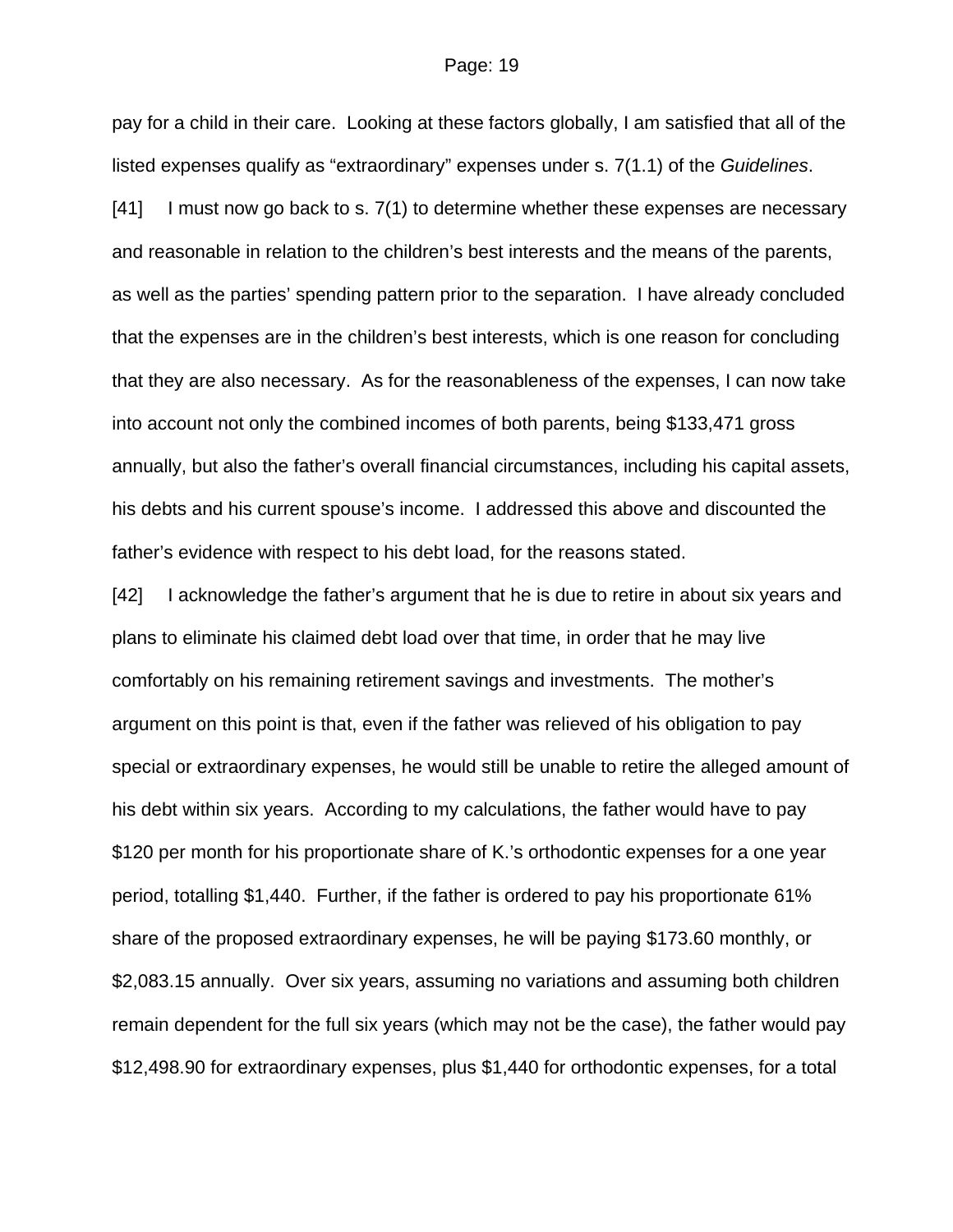of \$13,938.90. That is to be contrasted with the alleged amount of the debt which is in the range of \$55,000 - \$70,000, not including interest which may be accruing on some portions of that debt. Therefore, I agree with the mother's argument.

[43] In addition, the father's affidavit #9 curiously makes no reference to the pension he will likely receive from the Yukon Government, where he has been employed for the past 16 years, approximately. By the time he retires, the father could have up to 22 years of employment with the Yukon Government, which will likely result in a significant pension.

[44] Finally, if the father should find it difficult to live comfortably on his savings, investments and pension upon retirement, he can, as many people do, continue working in some capacity or other, even if only part-time.

[45] There was no disagreement between the parties that the types of extraordinary expenses claimed by the mother are in relation to the same kinds of activities that the two children have been involved in for a number of years. The parties separated in October 2000. At that time N. would have been almost six years old and K. would have been about three and a half. Once again, I haven't had the time to review in detail the several affidavits filed by both parties over the last several years, and I am not aware of any specific information as to the activities of the children prior to the separation. However, it is reasonable to assume that the older child, N., would have at least begun her participation in such activities. As for K., it is not inconceivable that she might have started swimming and/or skiing lessons by the time of the separation. On the other hand, there is little or no evidence of the parent's spending pattern prior to the separation. The point made by the mother in her submissions was that both parents have supported the children's participation in activities such as swimming, skiing and basketball over the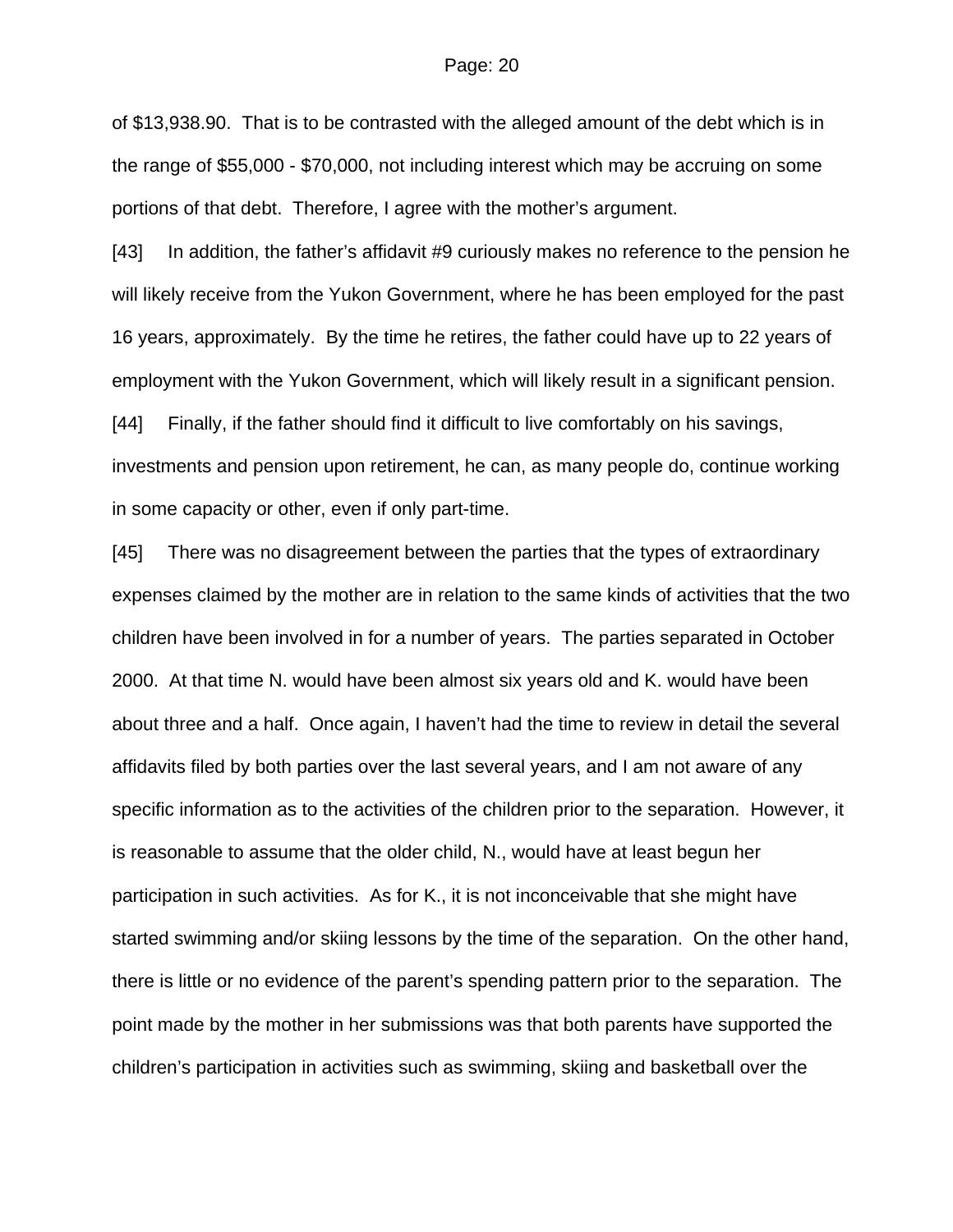years since the separation, and that there has never been any previous question as to their respective ability to pay their proportionate share of these expenses. I did not hear anything to contradict that from the father. Indeed, he agreed in both the Separation Agreement and the CCRO to pay for such expenses, including extraordinary expenses for extracurricular activities.

[46] However, the father's current position is that, as a result of a recalculation of the table amount of his ongoing child support, he will not be able to afford to pay for the special or extraordinary expenses as well. Pursuant to my order of November 18, 2008, he will be paying \$1,200 monthly for both children. Prior to that, I understand the father was paying \$857 per month (pursuant to the CCRO), at least until October 1, 2008. Therefore, he is now paying about \$343 more in monthly child support than what he was formerly paying. The father says that he continues to support both children in their participation in all of their activities, but he proposes to limit his support to providing transportation for their various weekly activities.

[47] I repeat, the father has made no claim for undue hardship under s. 10 of the *Guidelines*. Rather, he has asked that I consider his debt position and his retirement concerns in exercising my discretion as to whether or not he should be relieved of his existing obligation to pay his proportionate share of the children's s. 7 expenses. He has raised the fact of his new wife's contribution to his family's finances in his affidavit #9, and yet was pointedly reluctant to involve L.M.-W. any further in these cross-applications. In my view, the law compels me to take account of L.M.-W.'s likely income, as part of my consideration of the father's overall financial circumstances. That consideration also includes the probable value of the land and two buildings on the father's property, which I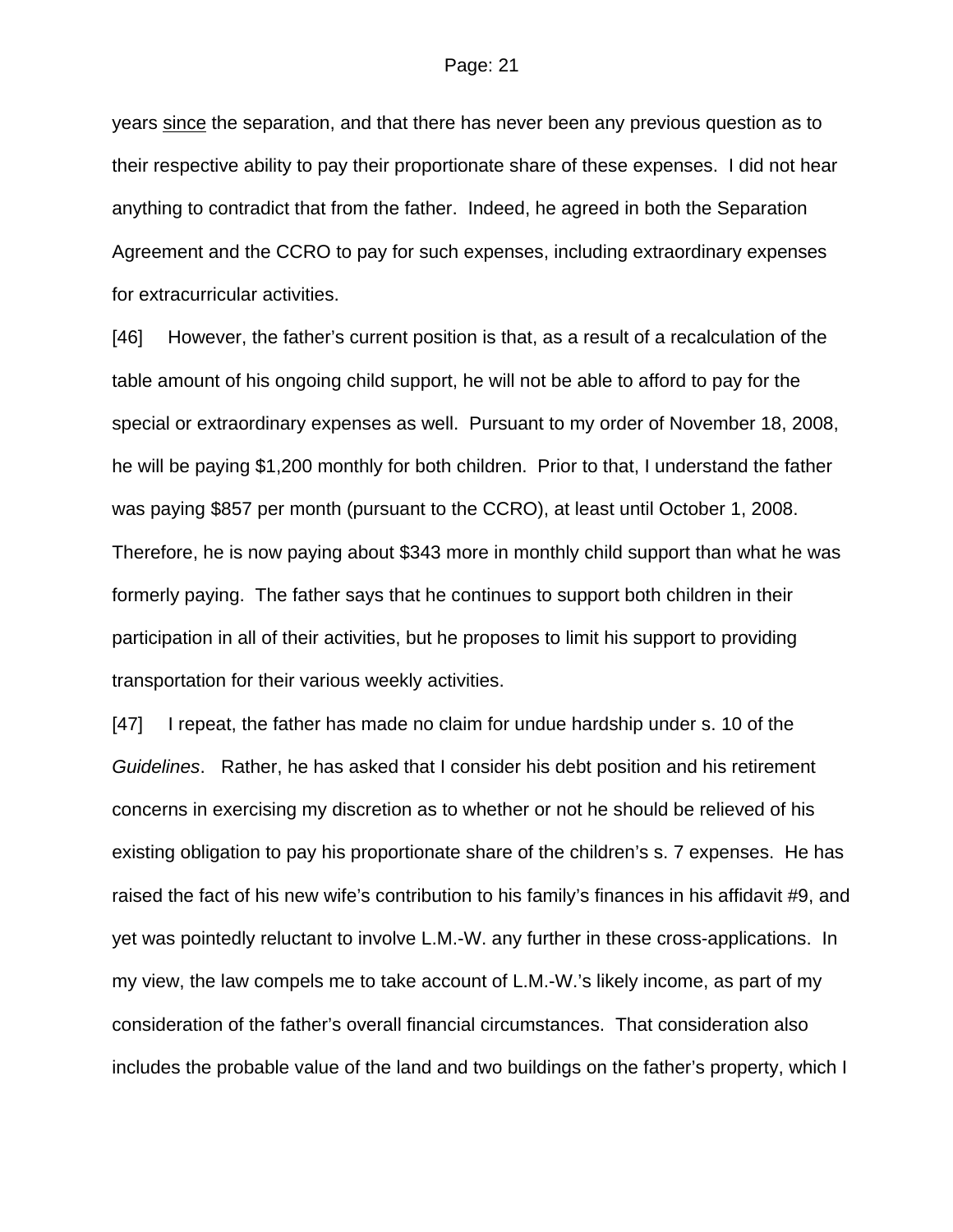have found must be significantly more than the 2001 appraisal value of \$66,000, and the property is mortgage free.

[48] In summary, taking all these circumstances into account, I conclude that the special and extraordinary expenses claimed by the mother are necessary, in the children's best interests, and reasonable in relation to the means of both parents. I further agree with the mother that, to minimize uncertainty and disagreement about these expenses in the future, the CCRO should be amended to particularize them to the extent currently possible.

[49] Before concluding, I wish to raise a point that I discussed with the father during the hearing. In his affidavit #9, the father referred to his financial situation and stated "...with most of the debt being due to [the mother's] lies and infidelity leading to a divorce…" That statement is reflective of a theme which the father has raised in his earlier affidavits, at least since he has been representing himself. I specifically challenged the father on the point at the hearing by noting that this was a "no fault" divorce. I informed him that it was improper for him to use his perception that the mother is responsible for the divorce, and for the attendant costs which have since been borne by both parties, as an argument in relation to child support. Indeed, the *Divorce Act* specifically prohibits me from taking the conduct of the parties into account in making a variation of a child support order. Specifically, s. 17(6) states:

> "In making a variation order, the court shall not take into consideration any conduct that under this Act could not have been considered in making the order in respect of which the variation order is sought."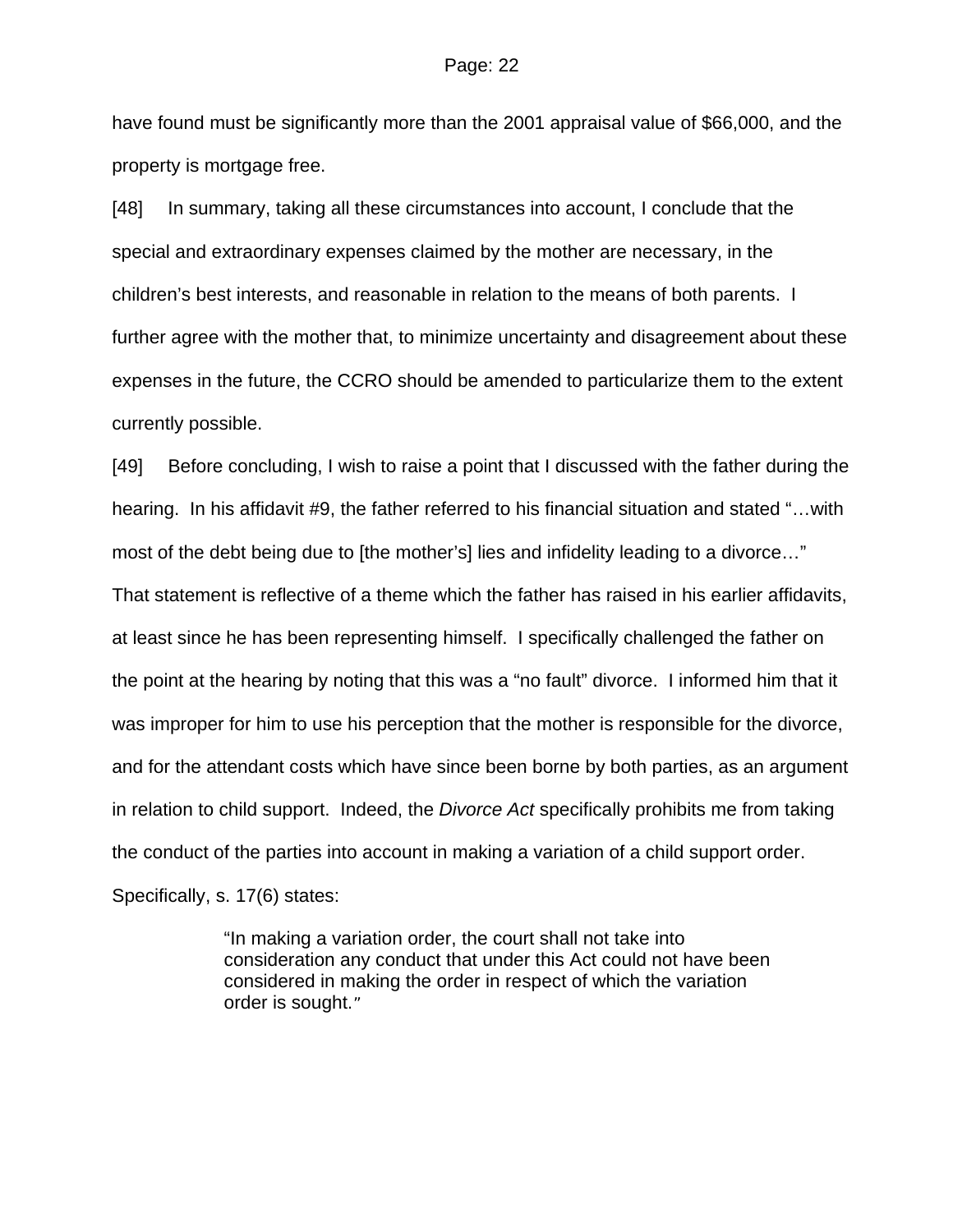[50] Notwithstanding my admonition of the father on this point, in the document he filed on December 5, 2008, entitled "Respondent's Response to Petitioner's Affidavit #11", the father made the following statement:

> "The sources of most of [my] debt were provided to indicate the bulk of it was incurred due to the Petitioner's actions and inaction."

Once again, it appears that the father is continuing to blame the mother for this divorce, some eight years after their separation.

[51] I mentioned at the outset that this action is an unfortunate example of the type protracted litigation the courts see all too often in family law disputes involving children and money. In such disputes, commonly both parties are responsible, at varying times, for raising hurdles to potential resolutions, or simply being difficult in their communications. That would likely be a fair comment to make with respect to this litigation. However, the father is doing himself and his children no favours by continuing to openly harbour his resentment towards the mother over the cause of the divorce. I hope that with time and a fresh sense of perspective, the father can learn to put his resentment behind him and to communicate more constructively with the mother, for the sake of the children.

## **CONCLUSION**

[52] I am prepared to grant the relief sought by the mother in her notice of application filed on October 27, 2008 with respect to the children's special or extraordinary expenses. More specifically:

> 1. The amount of such expenses already incurred by the mother, as of October 1, 2008, have already been addressed by my Order of November 18, 2008, in para. 5.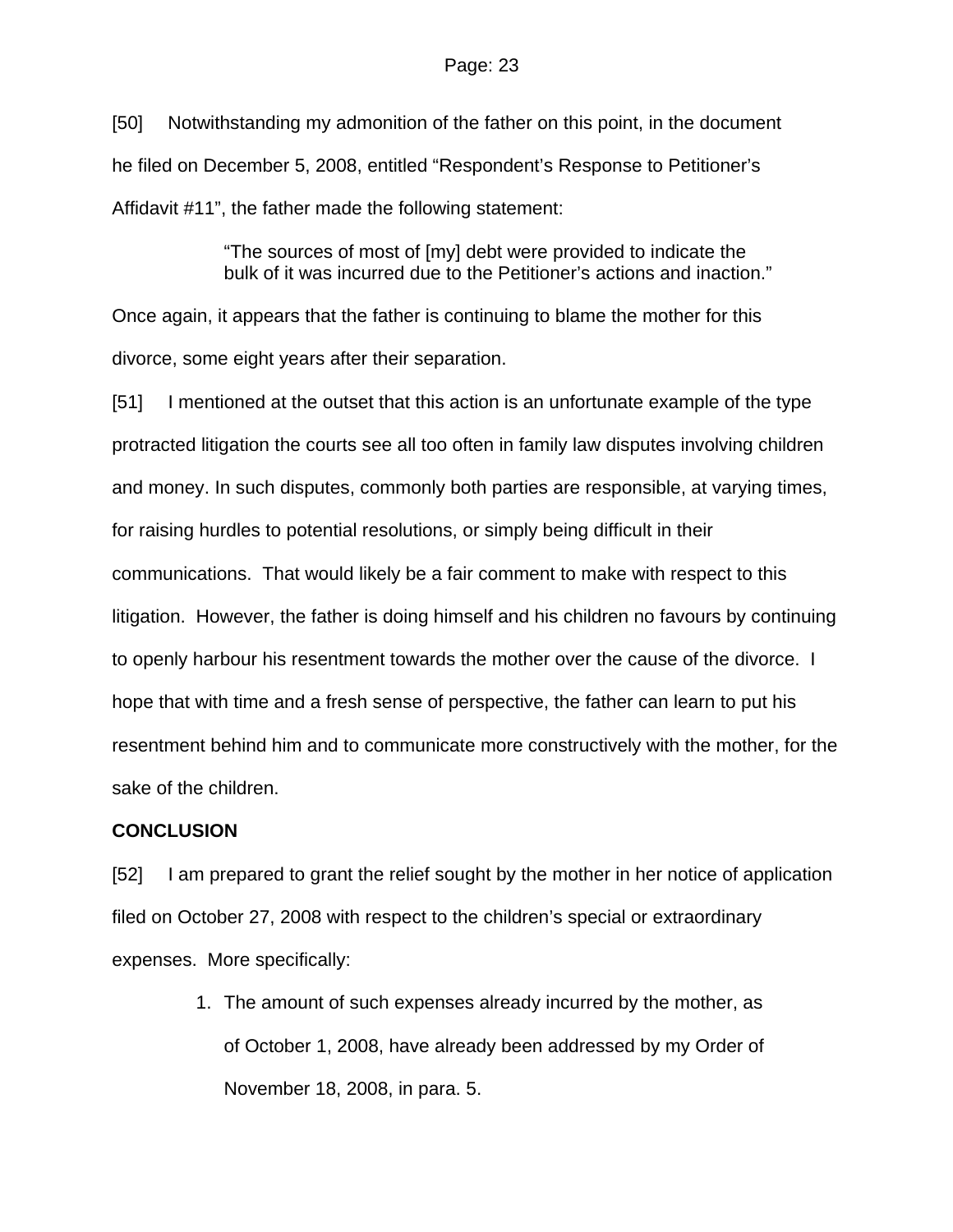- 2. Based upon the father's gross annual income for 2007 of \$81,404, and the mother's gross annual income for 2007, in the amount of \$52,067.06, from October 1, 2008 to June 30, 2009, the father shall pay 61% of the children's special or extraordinary expenses and the mother shall pay 39%.
- 3. The provisions in paras. 15 to17 of the CCRO will continue to apply, such that the parties will review the amounts of their respective gross annual incomes and adjust the table amount of child support payable by the father, as well as the proportions in which each party will contribute to the children's s. 7 expenses, and this adjustment shall occur on July  $1<sup>st</sup>$  in each year.
- 4. The CCRO will be amended by adding s.14.1, which will read as follows:

"Without limiting the generality of the foregoing, the extraordinary expenses which the parties will share include: swimming programs, skiing programs, basketball programs, special programs offered through the children's schools for higher achieving children, such as the "ACES" program and science programs, as well as any registration fees and reasonable related accommodation and travel costs."